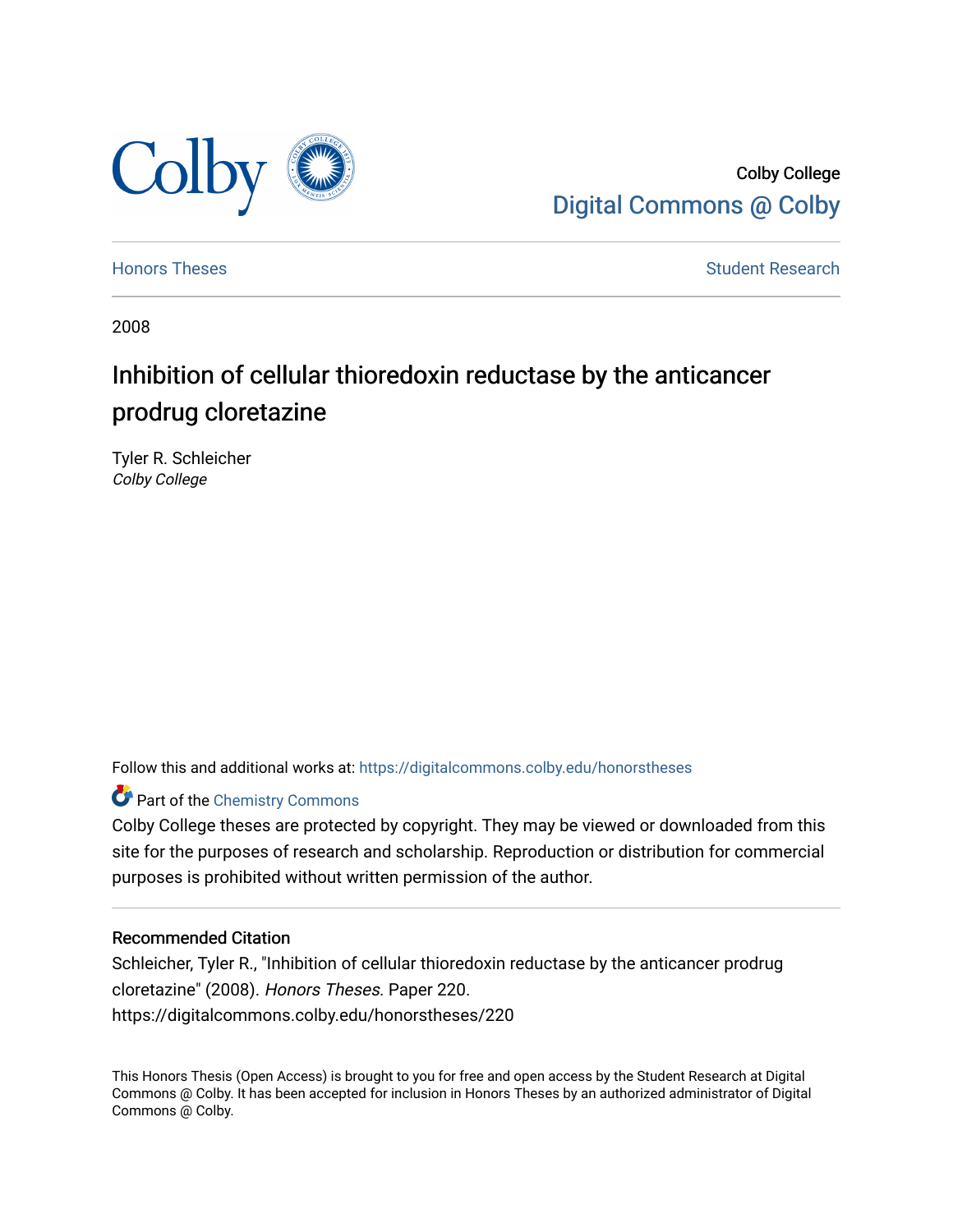# Inhibition of Cellular Thioredoxin Reductase by the Anticancer Prodrug Cloretazine

By Tyler R. Schleicher

A Thesis Presented to the Department of Chemistry, Colby College, Waterville, ME In Partial Fulfillment of the Requirements for Graduation With Honors in Chemistry

Submitted May 9, 2008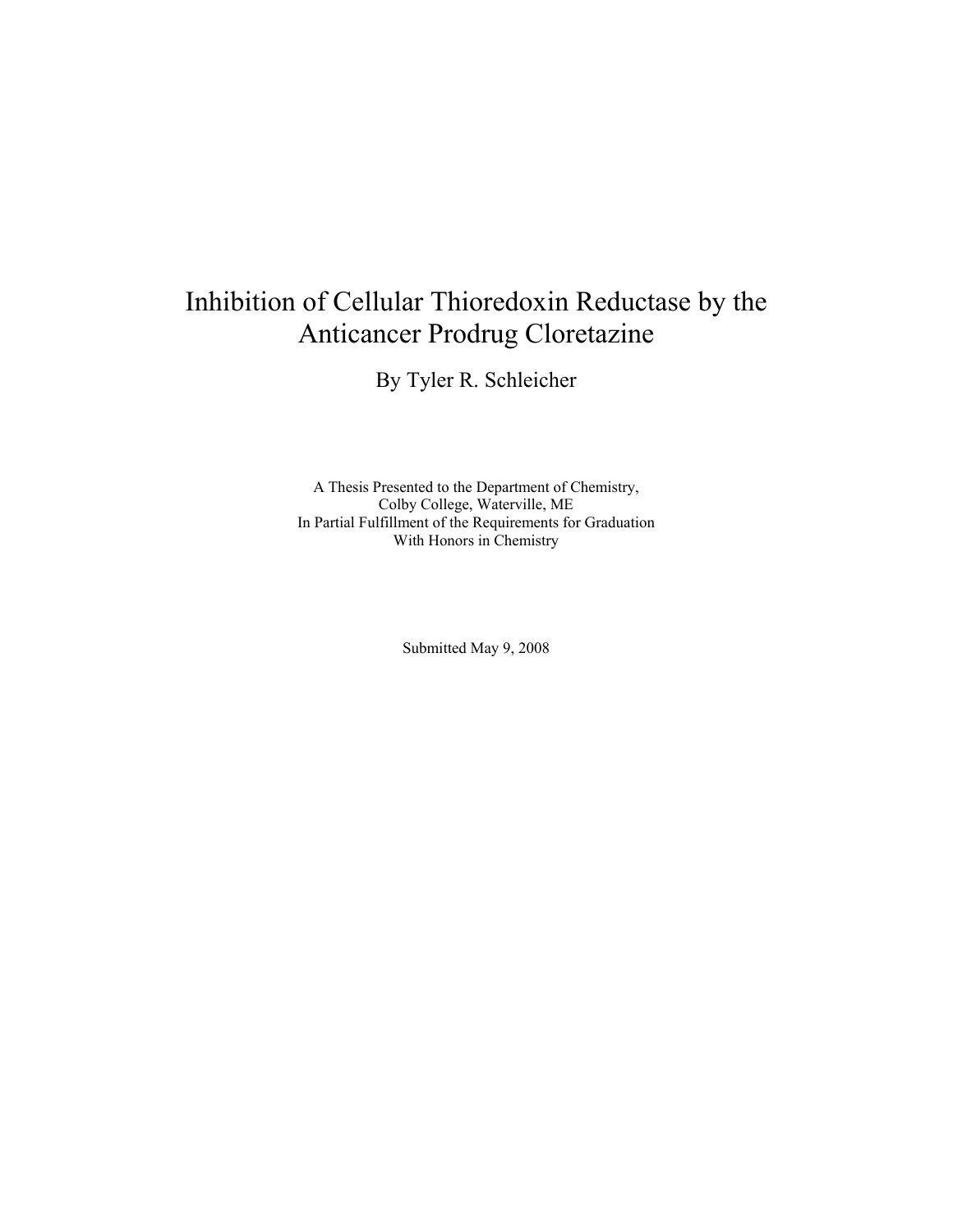## Inhibition of Cellular Thioredoxin Reductase by the Anticancer Prodrug Cloretazine

By Tyler R. Schleicher

Approved:

 $\mathcal{L}_\text{max}$  , and the set of the set of the set of the set of the set of the set of the set of the set of the set of the set of the set of the set of the set of the set of the set of the set of the set of the set of the *Mentor. Kevin P. Rice, Assistant Professor of Chemistry* 

\_\_\_\_\_\_\_\_\_\_\_\_\_\_\_\_\_\_\_\_\_\_\_\_\_\_\_\_\_\_\_\_Date

\_\_\_\_\_\_\_\_\_\_\_\_\_\_\_\_\_\_\_\_\_\_\_\_\_\_\_\_\_\_\_\_\_\_\_\_\_\_\_\_ *Reader. Julie Millard, Dorros Professor of Chemistry* 

\_\_\_\_\_\_\_\_\_\_\_\_\_\_\_\_\_\_\_\_\_\_\_\_\_\_\_\_\_\_\_\_Date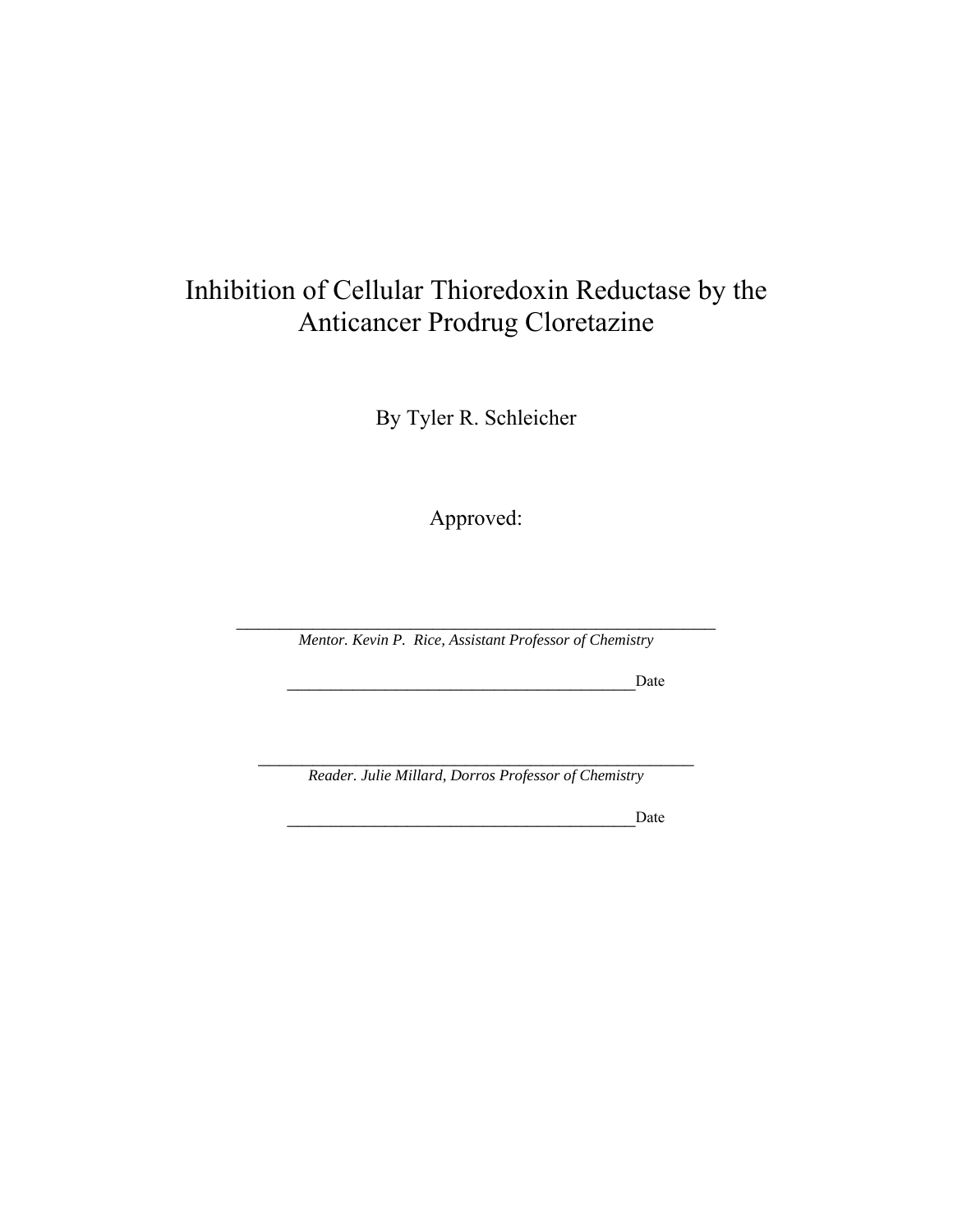## **Vitae**

Tyler Ray Schleicher was born June 30, 1986 in Manchester, Connecticut. He was raised by parents Ron and Tracy Schleicher in East Hartford, Connecticut. There he attended and graduated from the public East Hartford High School. After high school, Tyler spent four years at the Colby College to earn his undergraduate degree in Chemistry-Biochemistry. He then entered a Ph.D. program in the Molecular and Cell Biology Department at the University of Connecticut.

#### **Permanent Address**

56 Rival Court East Hartford, CT 06118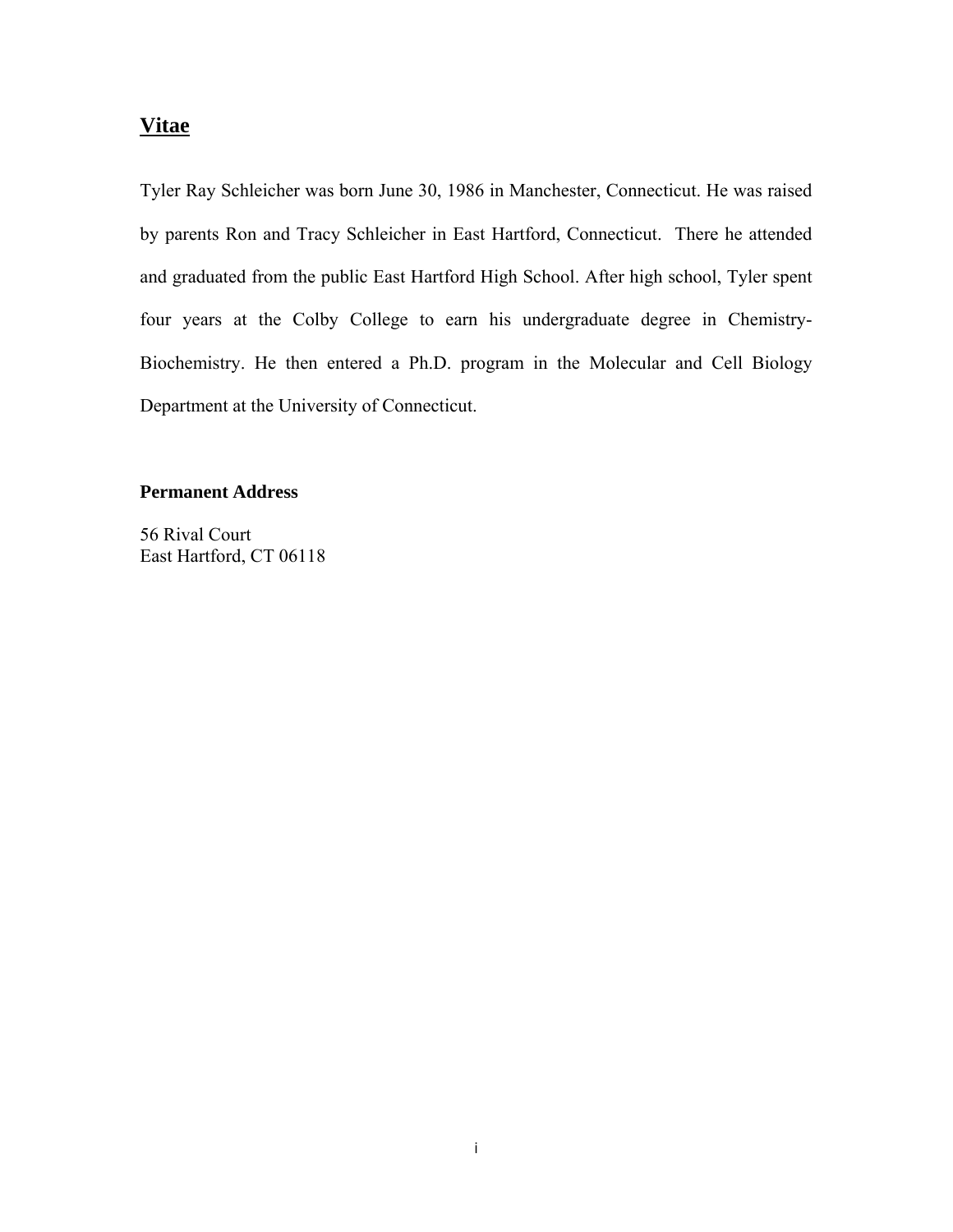### **Acknowledgements**

I would like to thank Professor Kevin Rice for giving me the opportunity to work in his lab and on this project. I would also like to thank him for his guidance and help throughout my senior year. I thank Chris Buros for getting this project started. I thank Patti Easton for her help maintaining the cell cultures and preparing the media. I would also like to thank INBRE for providing the funding for the research and Prof. Alan Sartoelli for providing the drugs. I also thank Julie Millard for taking the time to read over my thesis and provide suggestions. I thank all members of the Rice lab for being around throughout the year.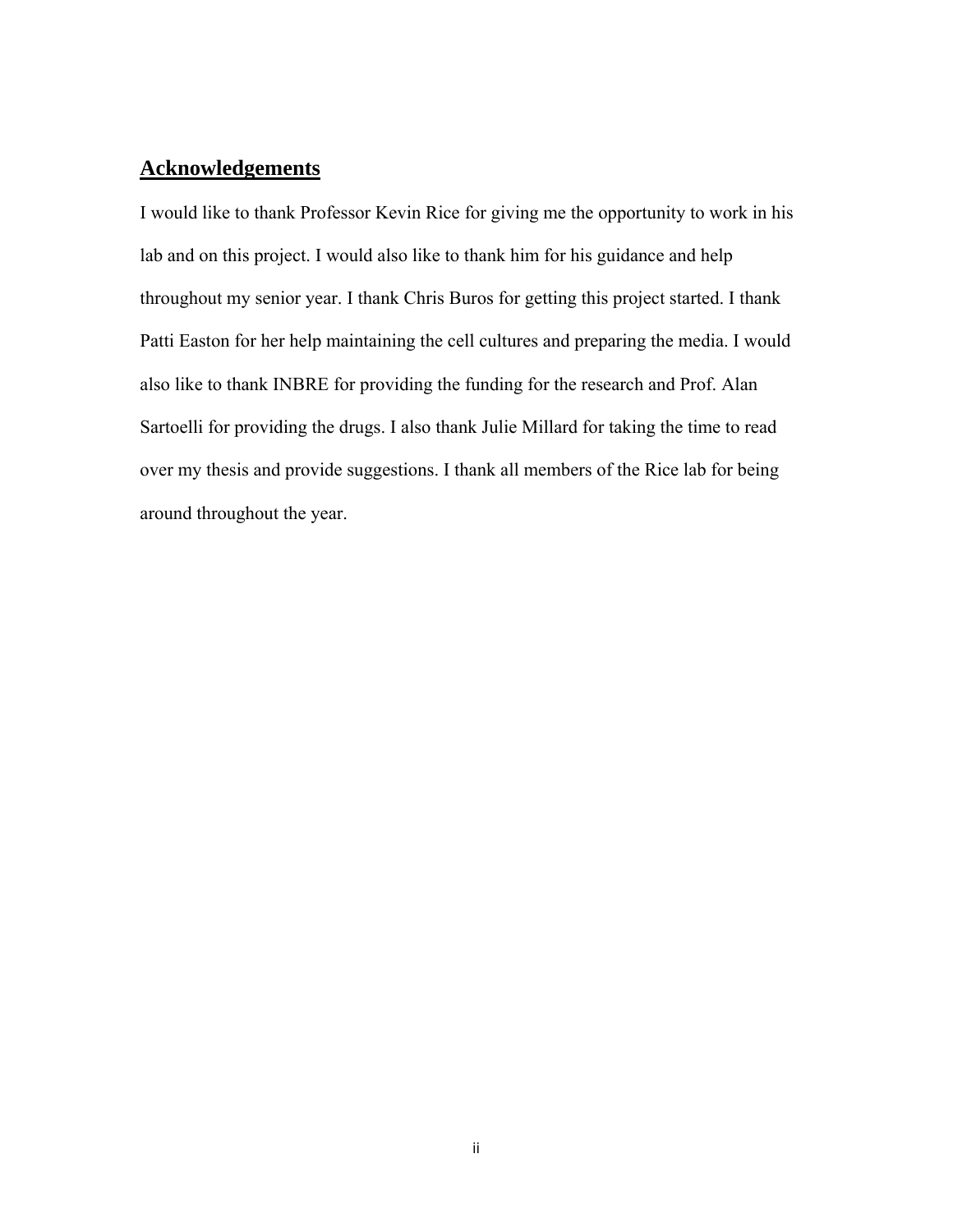## **Table of Contents**

| Section <b>Section</b> | <b>Page Number</b> |
|------------------------|--------------------|
|                        |                    |
|                        |                    |
|                        |                    |
|                        |                    |
|                        |                    |
|                        |                    |
|                        |                    |
|                        |                    |
|                        |                    |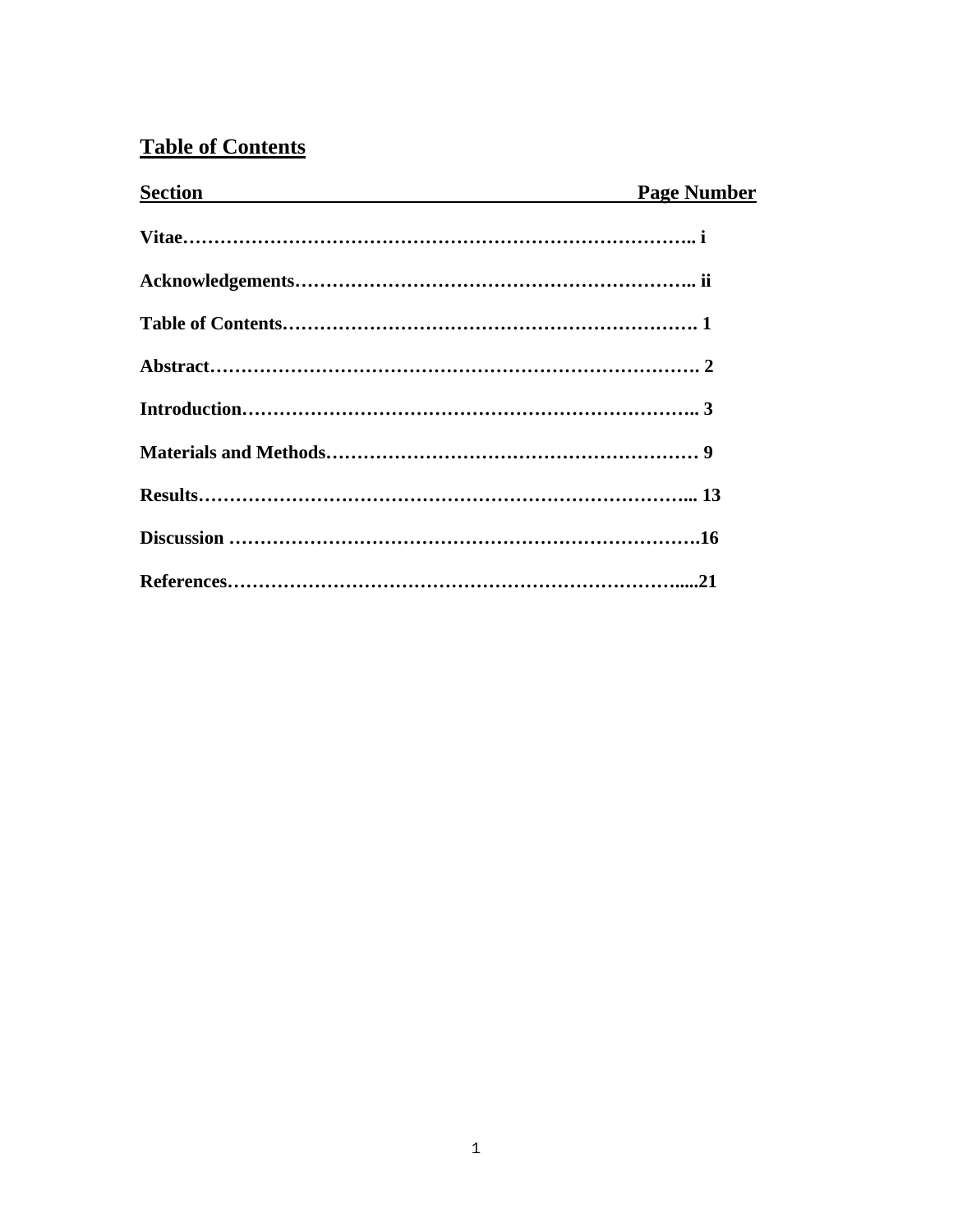#### **Abstract**

Sulfonylhydrazines are a class of DNA alkylating drugs which also produce carbamoylating activity *in situ*. The carbamoylating species is of significance because it has shown to inhibit important thiol-containing enzymes such as glutathione reductase (GR) and thioredoxin reductase (TrxR). TrxR catalyzes dithiol-disulfide exchange reactions on thioredoxin (Trx), which in turn catalyzes other reductive processes such as deoxyribonucleotide biosynthesis. In this study, we demonstrate that TrxR activity is strongly inhibited by the anticancer prodrug Cloretazine both in purified form and in leukemia cell lysates. This inhibition is specific to the carbamoylating activity of methylisocyanate (MiC). In contrast, another important oxidoreductase, glutathione reductase (GR), was inhibited in purified form, but showed little susceptibility to Cloretazine in the cellular context. These results suggest the mode of inhibition against TrxR and GR differs inside of cells. Due to the overexpression of TrxR in cancer cells and its role in DNA metabolism, inhibiting TrxR may be important to the activity of the anticancer agent Cloretazine.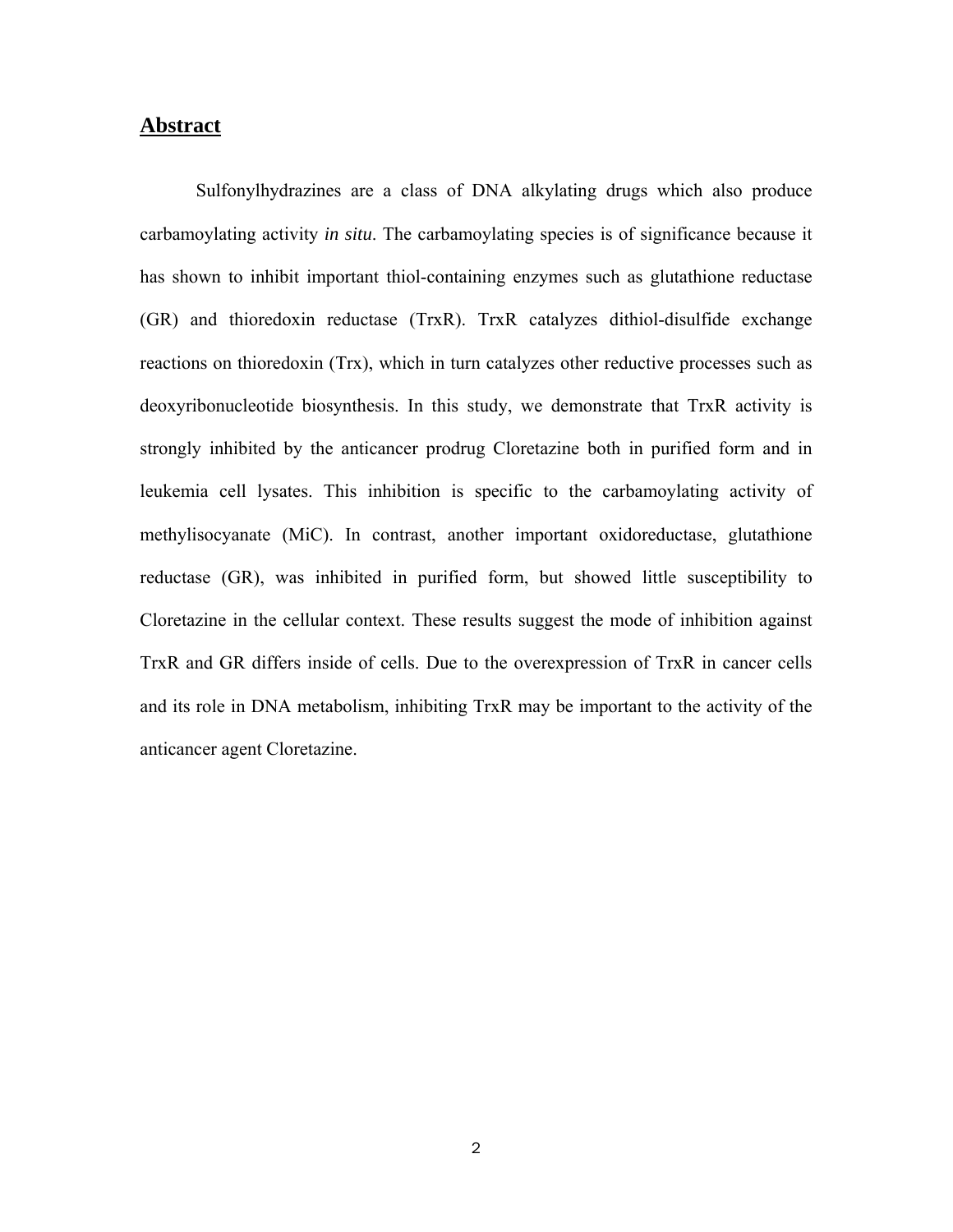### **Introduction:**

As cancer research evolves, cytotoxic chemotherapy remains one of the most effective options for cancer patients. The use of cytotoxic agents to fight disease began in the 1940's with the discovery of nitrogen mustard [1]. Research involving nitrogen mustard established the principle that drugs could be administered to induce tumor suppression. The creation of national programs, including the National Cancer Chemotherapy Service Center, led to new developments in animal models, cell lines, and transplantable solid tumors [1, 2]. One of the most important advances in chemotherapy was improvements in screening methodology. High throughput screening allowed researchers to identify anticancer agents at a faster pace. Promising drugs became defined as metabolically stable, well adsorbed from oral administration, and containing a favorable toxicity profile [1]. New understandings in cell biology identified cellular activities specific to cancer cells. Cell-cycle proteins, signaling molecules, and growth factors all became new targets for chemotherapy [1, 2]. Unfortunately, most of the anticancer agents designed never make it into clinical use due to lack of efficacy and high toxicities [2, 3]. Understanding how these toxicities arise may help to design more successful agents and to increase the number of viable drugs.

Cancer cells rapidly metabolize and proliferate compared to normal actively dividing cells. The fast proliferation requires continuous DNA replication and metabolism. Thus, tumor cell DNA is a primary target for many cytotoxic agents [4, 5]. DNA alkylating agents are some of the most effective types of chemotherapeutic drugs [5]. These anticancer drugs are responsible for significant increases in survival of many cancer patients [5]. Alkylating agents are able to alkylate a specific position of DNA [4].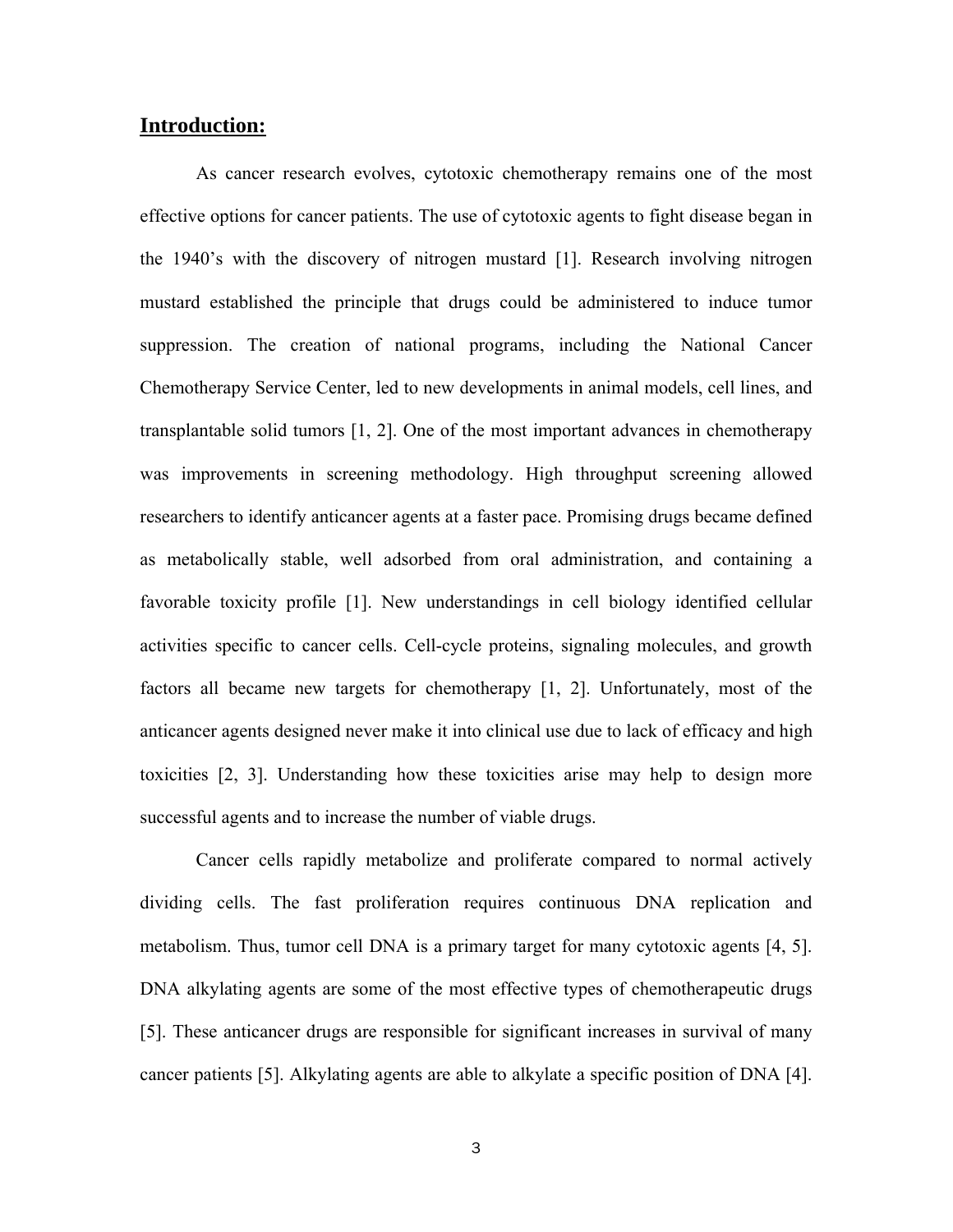Events that directly damage DNA are extremely cytotoxic for cells, as alkylated DNA can inhibit or prevent gene transcription or DNA replication. Although these agents are used to fight cancer, they often prove toxic or carcinogenic. Alkylating drugs are not completely specific to cancer cells; they can cause adverse effects for other actively dividing cells [4, 5].

Nitrosoureas are one class of chemotherapeutic compounds which generate DNA alkylating species. BCNU (1, 3-bis [2-chloroethyl]-2-nitrosourea), a common nitrosourea, is an important multi functional alkylating drug clinically used to treat brain cancers [6]. This anticancer compound generates species with chloroethylating and carbamoylating activity [7, 8]. BCNU also generates species with vinylating, hydroxyethylating, and aminoethylating activity [8]. These extra species add to the toxicity of BCNU and have no therapeutic benefit (Fig. 1) [8].



**Figure 1**: Summary of Reactive Species Produced by BCNU.

 The cross-linking activity of BCNU is believed to be the primary cause of its cytotoxicity [9]. Chloroethylation of the  $O<sup>6</sup>$  position of guanine initiates the formation of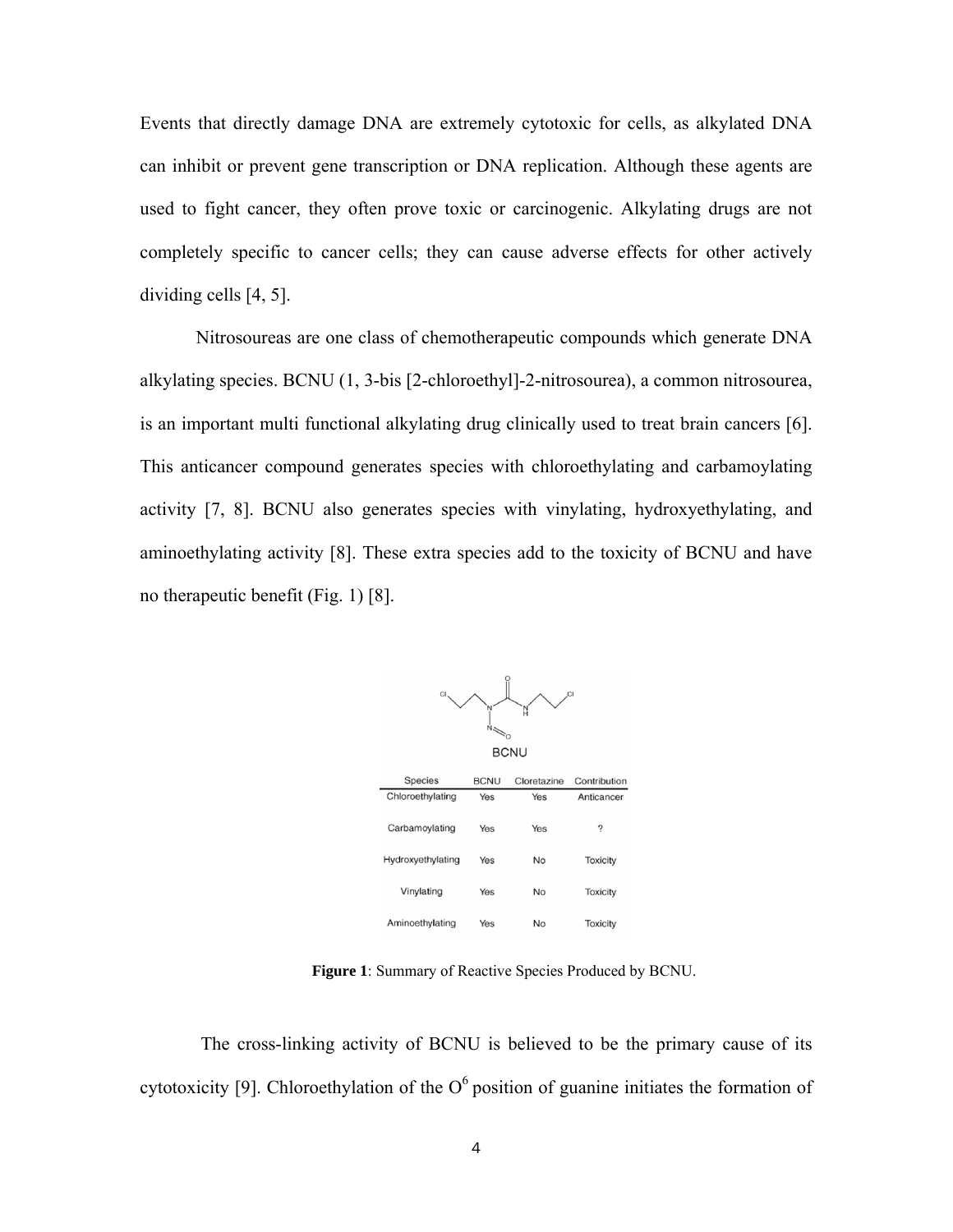cross links by the loss of the halide and formation of  $O<sup>6</sup>N<sup>1</sup>$ -ethanoguanine followed by a reaction with a complementary cytosine to make a GC crosslink [7]. The carbamoylating activity is a function of 2-chloroethyl isocyanate (CEiC). Isocyanates capable of carbamoylation are able to react with thiols, such as those on proteins. Specifically, BCNU has been shown to inhibit thiol-containing enzymes such as glutathione reductase, thioredoxin reductase, and ribonucleotide reductase in both purified and cellular forms [8].

Cloretazine, (1,2-bis(methylsulfonyl)-1-(2-chloroethyl)-2- [(methylamino)carbonyl]hydrazine; VNP40101M) is a sulfonylhydrazine anti-cancer compound which has shown broad spectrum antineoplastic activity in preclinical models [8]. Cloretazine is currently being used in clinical trials for blood and brain cancers, notably glioma and acute myeloid leukemia [9, 10]. *In situ* Cloretazine generates two reactive species, 1,2-bis(methylsulfonyl)-1-(2-chloroethyl)hydrazine (90CE) and methylisocyanate (MiC) (Fig. 2), which are attributed to the Cloretazine's anti-cancer activity [8, 9, 10].



**Figure 2**: Structure and activation of Cloretazine yielding species with alkylating and

carbamoylating activities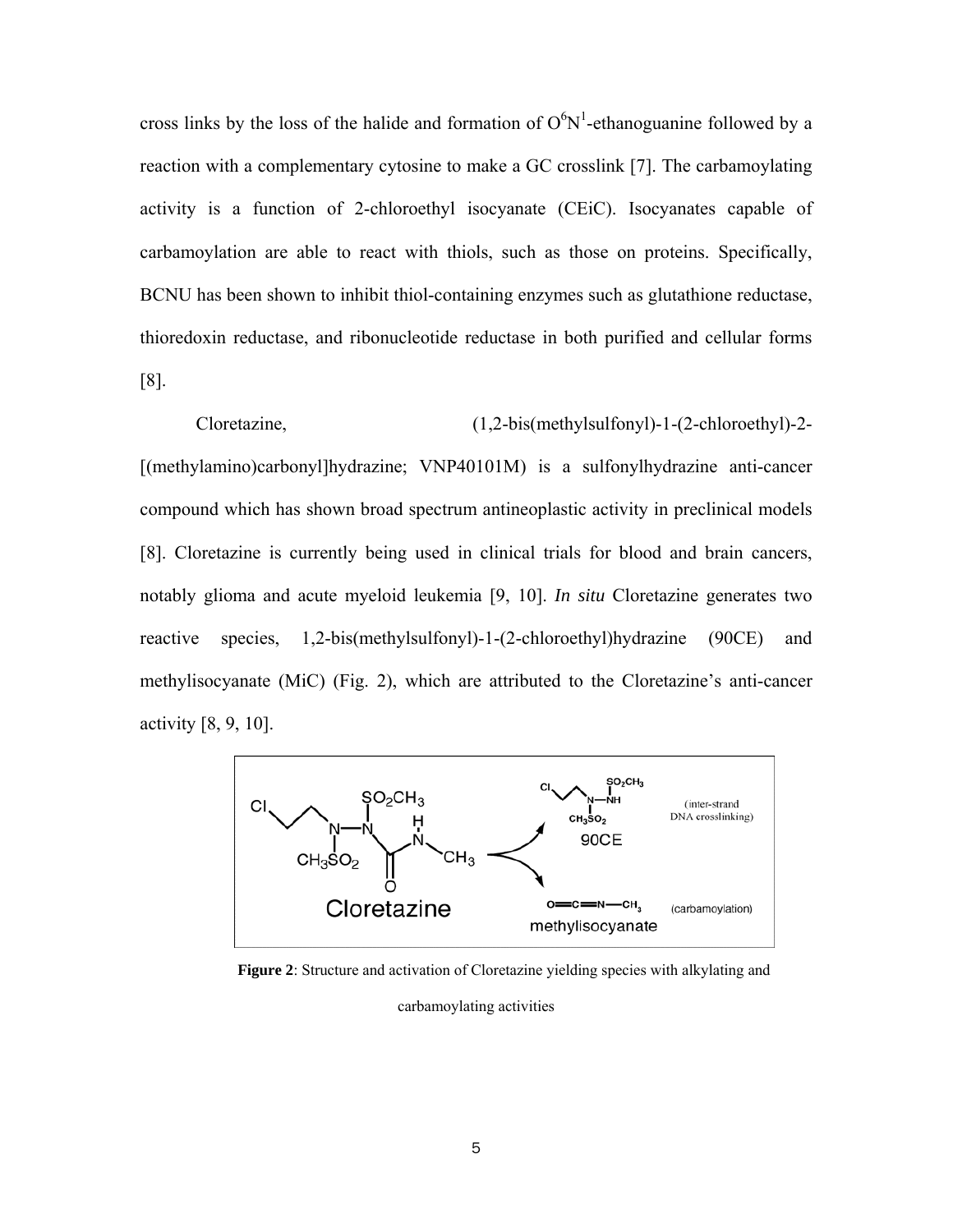90CE is an alkylating species that chloroethylates DNA at the  $O<sup>6</sup>$  position of guanine, similar to the chloroethylation by BCNU [9]. This reaction forms a cross-link with the complementary cytosine, resulting in an extremely cytotoxic event for the cell. The other species generated from Cloretazine, methylisocyanate, can carbamoylate sulfhydryl groups, such as those on cysteine residues in proteins [9]. 90CE is also an analog of Cloretazine that chloroethylates, but does not carbamoylate. Similarly, 101MDCE is also an analog of Cloretazine that has the opposite activity (Fig. 3). Cloretazine is especially interesting given the lack of toxic side effects relative to BCNU, as Cloretazine does not generates species with vinylating, hydroxyethylating, and aminoethylating activity (Fig. 1) [9, 10].



**Figure 3**: Chemical structure of sulfonylhydrazine prodrugs 101MDCE and 90CE.

The two species produced by Cloretazine, 90CE and methylisocyanate, have a synergism that gives the drug exceptional anticancer activity [9]. The two pathways in which the species work are connected in a way that makes the drug more effective then either species alone. The anticancer activity of Cloretazine is mostly due to cytotoxic cross-linking of DNA. Cloretazine has been shown in cell-free systems to yield more cross-links than the similar agent BCNU [10]. The synergism is perhaps explained by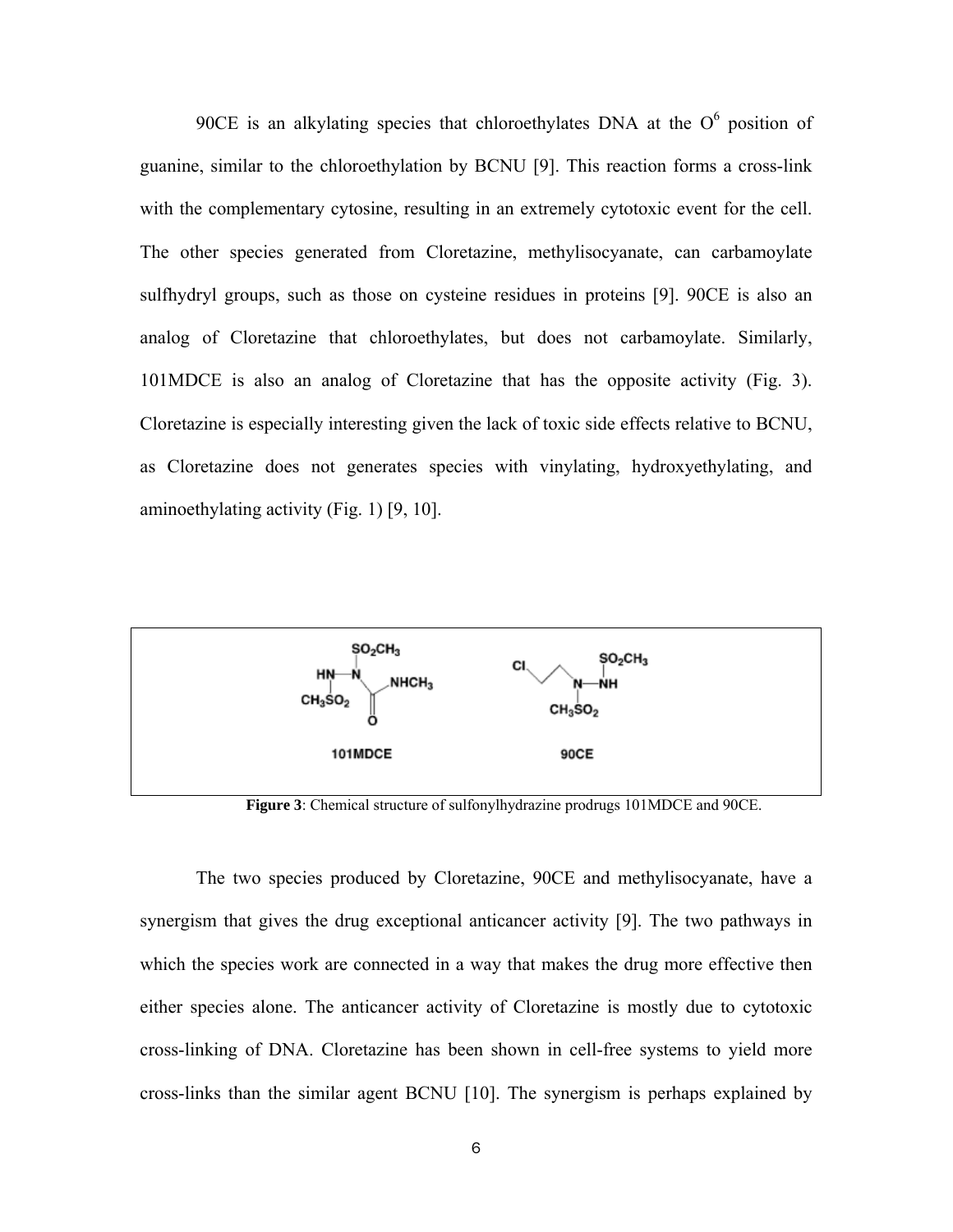effects of carbamoylation on the enzymes of DNA repair and metabolism. A study involving Cloretazine and the direct repair protein  $O^6$ - alkylguanine-DNAalkyltransferase (AGT) also showed the synergism between 90CE and methyl iscocyanate [8]. AGT is responsible for restoring the damaged  $O<sup>6</sup>$  guanine monoaducts to its native state [8]. For experiments conducted without AGT present, 90CE and Cloretazine generated the same number of DNA cross links [8]. However, when AGT was present, Cloretazine created a higher number of cross links then 90CE alone, suggesting the synergism of the carbamoylating activity of Cloretazine [8].

In an effort to better understand the cytotoxic mechanism of Cloretazine, it may be useful to examine the effects of the drug on important enzymes of DNA metabolism. Thioredoxin reductase (TrxR) is an enzyme involved in many important cellular processes, including antioxidant defense, redox regulation, and cell growth [11, 12, 13]. TrxR belongs to the class of disulfide oxidoreductases, which work to maintain certain proteins of the cell in reduced states [11]. This class of enzymes may be particularly sensitive to drugs with carbamoylating activity because of the dithiol/disulfide active site. There are three known isoenzymes known that are expressed in different tissues [13]. In this case, TrxR-1 or cytosolic TrxR is of interest. TrxR works by reducing thioredoxin (Trx) with electrons provided by NADPH; reduced Trx then provides the reducing equivalents for other enzyme catalyzed reactions such as that of ribonucleotide reductase (Fig. 4) [12].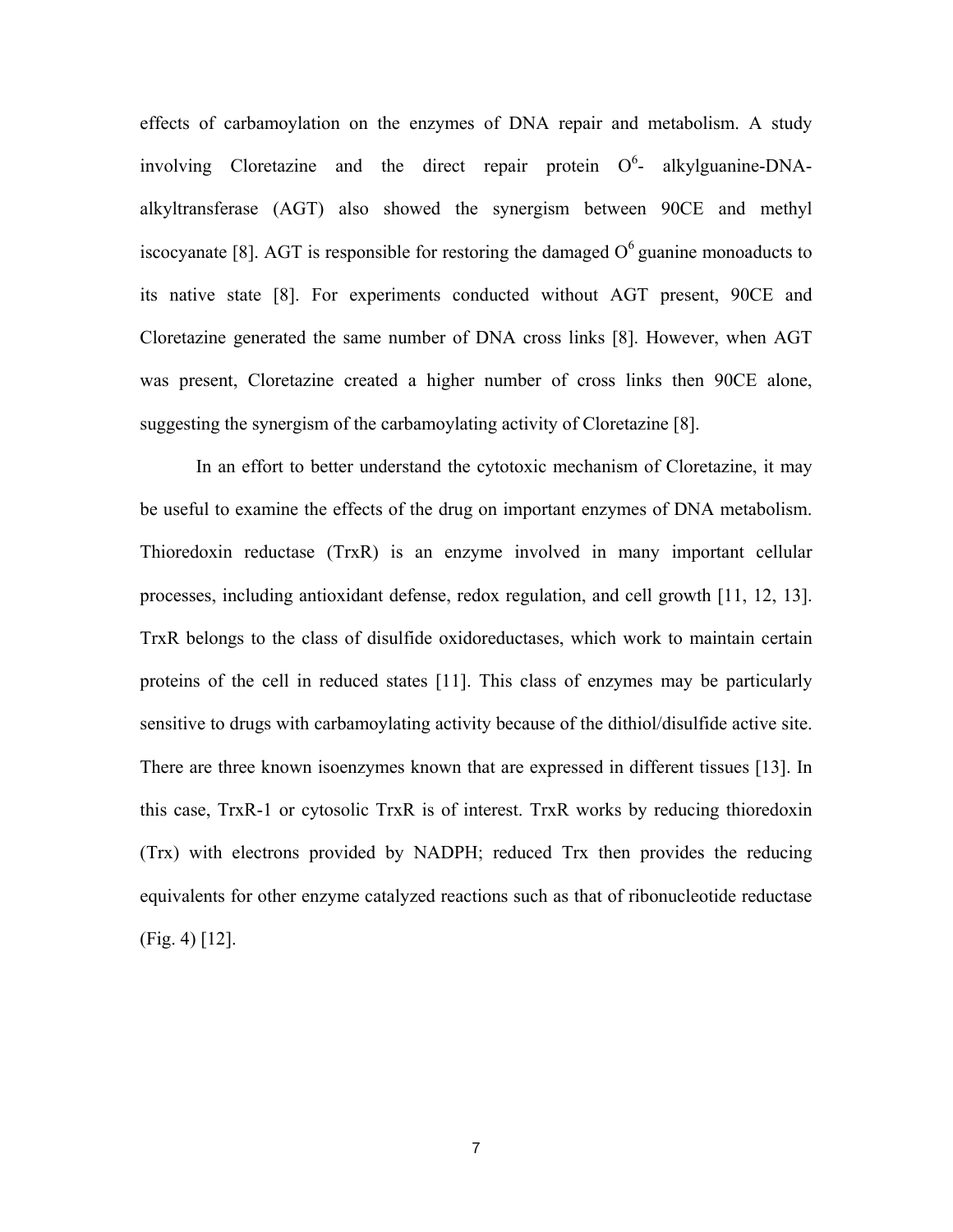

**Figure 4**: Function of TrxR/Trx system in the cell.

Given their high metabolic levels, malignant cells tend to overexpress TrxR [13]. Previous work in our laboratory has shown that agents with carbamoylating activity inhibit purified TrxR from rat liver (Fig. 5) (unpublished data).



**Figure 5**: Inhibition of Purified TrxR by agents with carbamoylating activity (unpublished data).

Of all the enzymes thus far exposed to Cloretazine, TrxR is the most sensitive to the drug (unpublished observation). Inhibition concentrations  $(IC_{50}$  values) of carbamoylating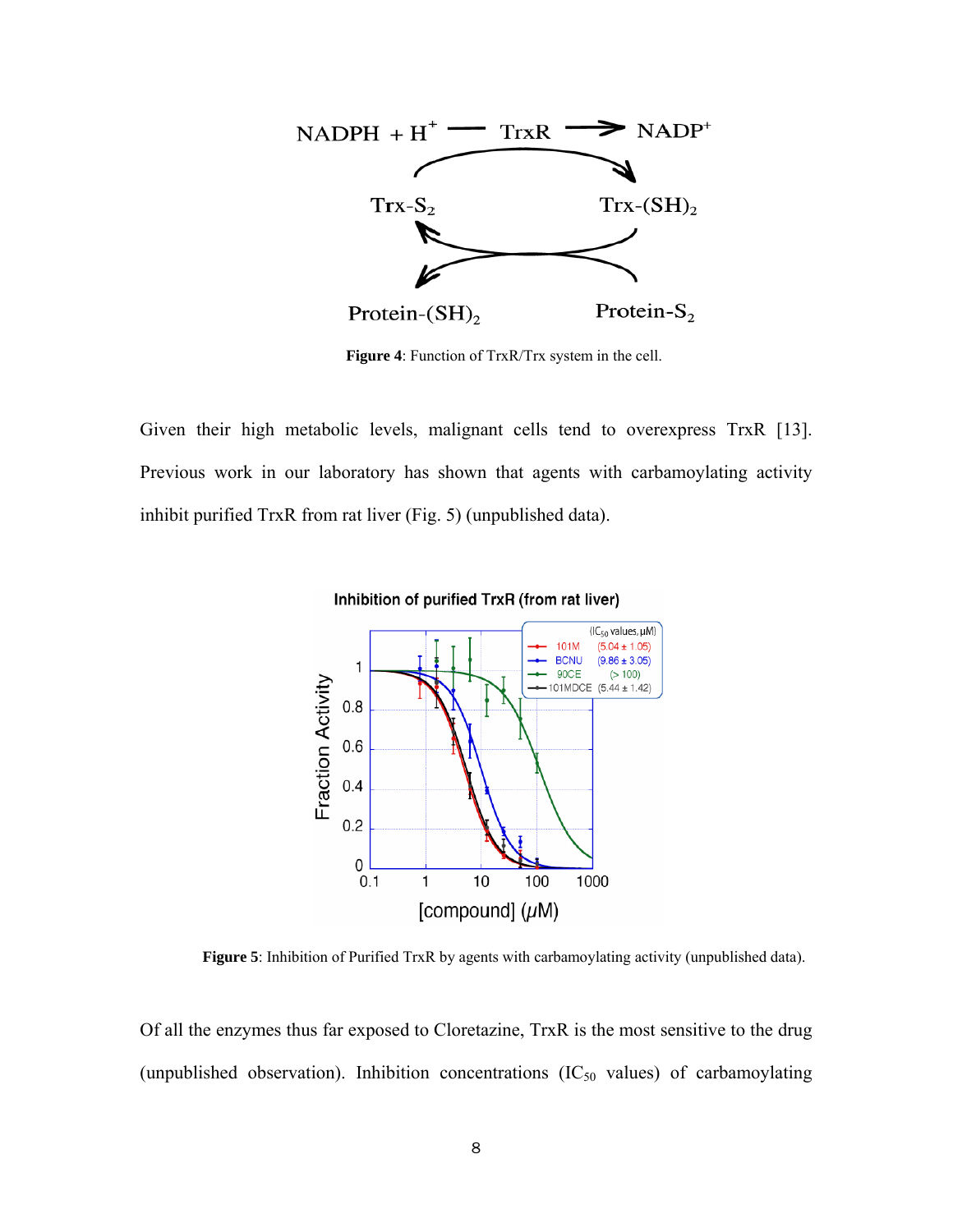agents against TrxR were in micromolar range (Fig. 5). Most other enzymes tested have had markedly higher  $IC_{50}$  values (unpublished observation). Typically enzyme inhibitors are only considered viable pharmaceutical agents with nanomolar  $IC_{50}$  values. However, micromolar concentrations are clinically relevant for Cloretazine, because up to 100 μM Cloretazine has been measured in patients [7]. Interestingly, one study reported that a similar oxidoreductase, glutathione reductase, is also inhibited by Cloretazine in purified form, but further work showed that the drug was unable to inhibit the enzyme in a cellular environment [9]. This provides the basis of the research examining Cloretazine's inhibition of cellular Trx-R.

Using mammalian cell culture and a TrxR enzyme assay, the activity of TrxR was measured under varying concentrations of the studied agents. L1210 murine leukemia cells treated with the drugs Cloretazine, BCNU, 90CE, and 101MDCE were harvested, lysed and clarified. Due to TrxR's wide substrate potential, the enzyme can reduce 5,5 dithiobis-(2-nitrobenzoic acid) (DTNB), which is colorless, but turns yellow upon reduction to 2-nitro-5-mercaptobenzoic acid. Thus, the enzymatic activity of cellular TrxR from L1210 lysate can be measured spectrophotometrically.

#### **Materials and Methods**

#### **Enzymes and Biochemicals**

Cloretazine, 101MDCE, and 90CE were synthesized, purified, characterized as described elsewhere and provided by Prof. Alan Sartorelli of Yale University [14]. BCNU was purchased from Sigma (St. Louis, MO). Stock solutions of drugs were prepared by dissolving them in dry DMSO to concentrations of 200 mM and storing them at -20°C.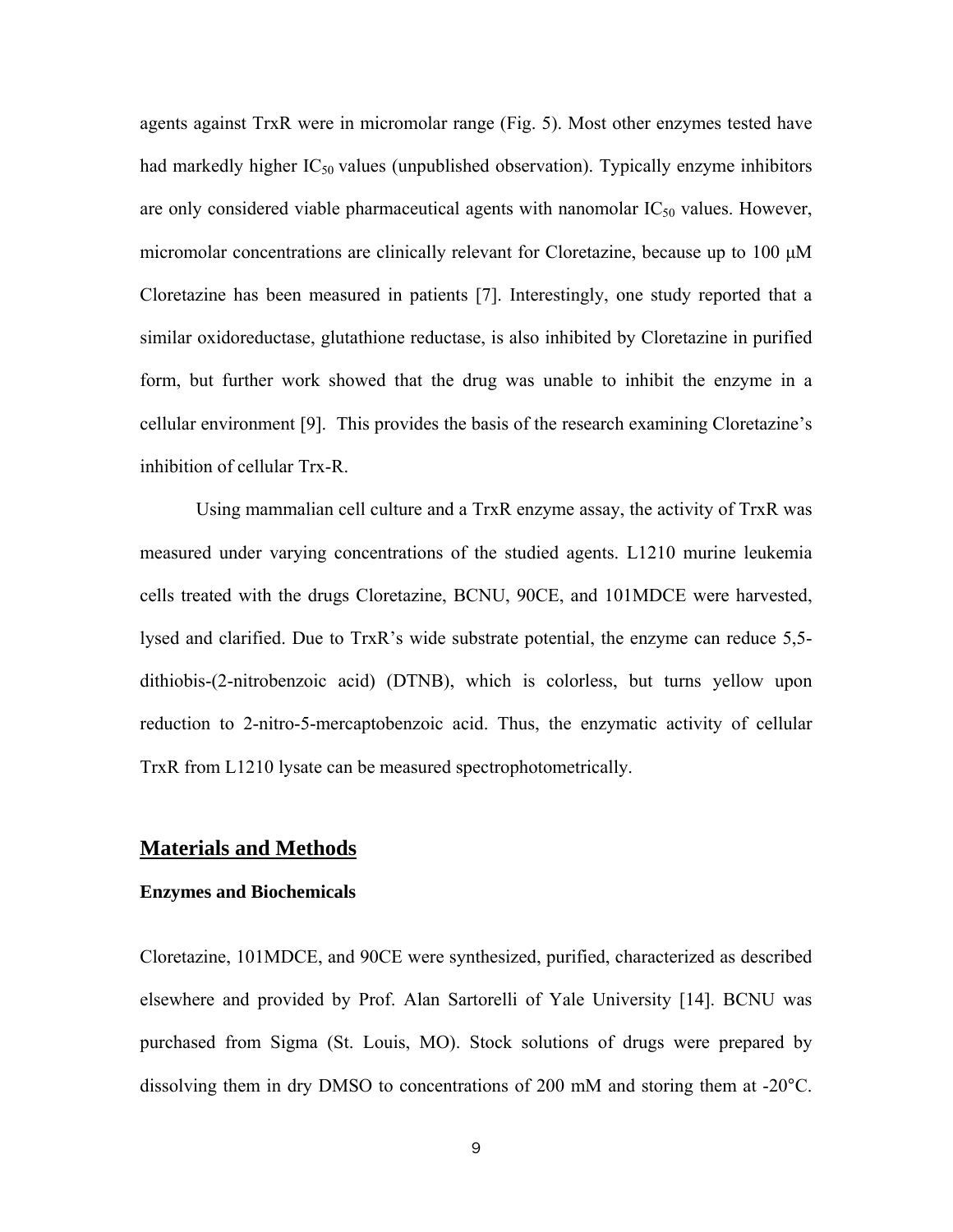Dilutions of the respective drugs were also prepared in dry DMSO. Purified TrxR from rat liver was purchased from Sigma (St. Louis, MO). Bovine Serum Albumin (BSA) was purchased from Fischer Scientific (Suwanee, GA). Protease Arrest of the protease inhibitor cocktail was purchased from G Biosciences (St. Louis, MO). ß-nicotinamide adenine dinucleotide phosphate (NADPH) was purchased from Sigma (St. Louis, MO). NADPH was prepared by dissolving it in 10 mM Tris-Cl pH 7.4 to a concentration measured spectrophotometrically at 340 nm using the extinction coefficient 6.22  $\mu$ M<sup>-1</sup>  $cm^{-1}$ .

#### **Cell Culture**

L1210 murine leukemia cells were cultured in RPMI 1640 medium, supplemented with 10% fetal bovine serum and 1% penicillin/streptomycin, in an atmosphere of 5%  $CO<sub>2</sub>$  at 37°C. The cells were maintained at densities between  $10^4$  to  $10^6$  cells/mL.

#### **Preparation of L1210 Cell Lysates**

L1210 cells were harvested from cultures containing greater then  $10^8$  total cells by centrifugation (Du Pont Sorvall TC centrifuge) at 1,300 rpm for 5 minutes at room temperature. The supernatant was removed by aspiration and the cells were then resuspended in fresh RPMI 1640 medium pre-warmed to 37 °C to give a cell density of 5 x 10<sup>6</sup>cells/mL. 15 mL Falcon tubes containing 3.5 x 10<sup>7</sup> cells were treated with a given agent (Cloretazine, 101MDCE, 90CE, BCNU, or DMSO) at a final concentration of 200 μM or 50 μM with 0.1% v/v DMSO. Control cells were also treated with 0.1% v/v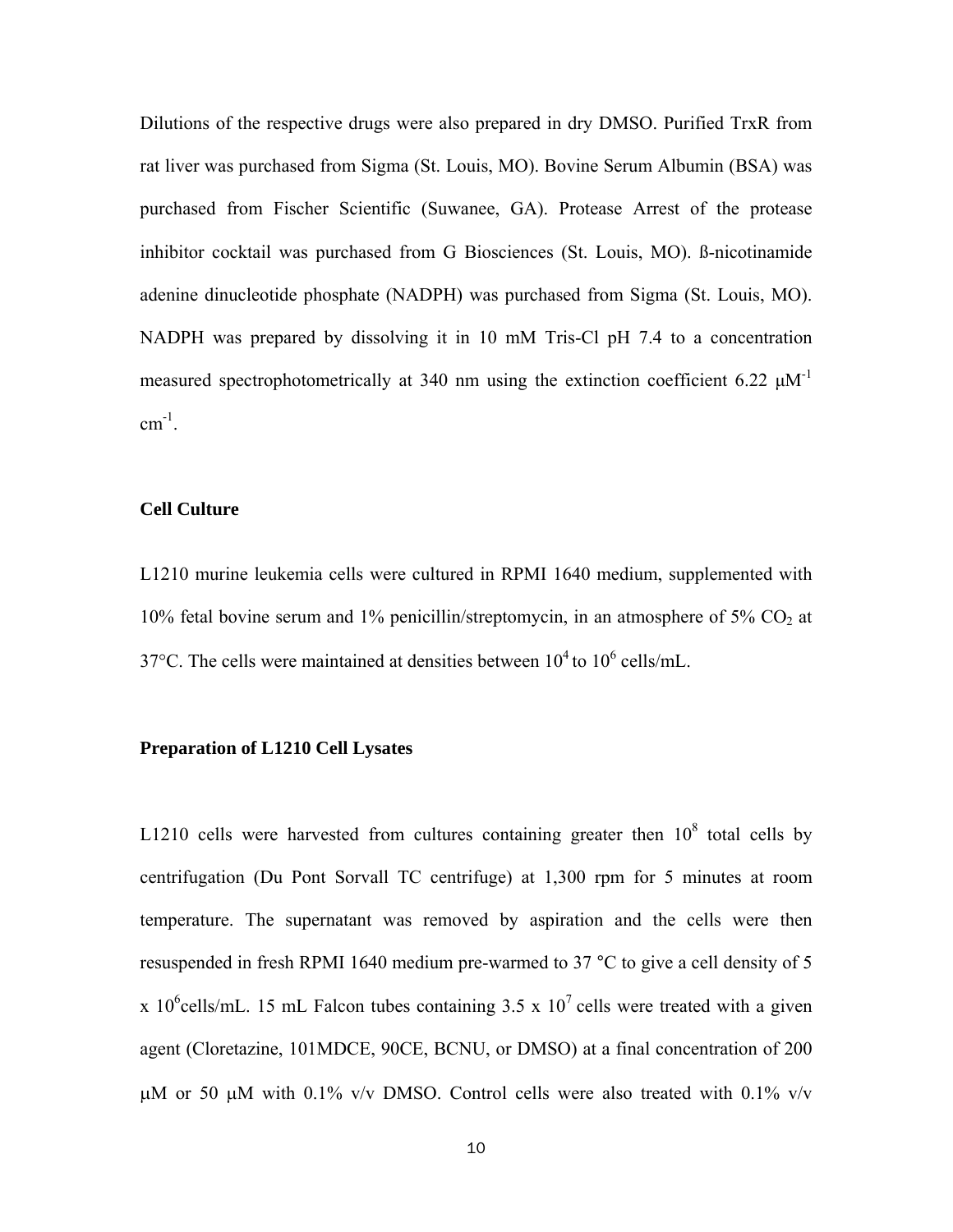DMSO. The samples were incubated at 37 $\degree$  C in 5  $\%$  CO<sub>2</sub> environment for three hours with the cap on loosely to allow for gas exchange. The samples were mixed halfway through the incubation by several gentle inversions. Post-incubation, the cells were harvested by centrifugation at 1,300 rpm for 5 min as before. Each cell pellet was washed in 1 mL of 1x phosphate buffered saline (PBS; 137 mM NaCl, 2.7 mM KCl, 10 mM  $Na<sub>2</sub>HPO<sub>4</sub>$ , 2 mM  $KH<sub>2</sub>PO<sub>4</sub>$ , pH [7.4]) and centrifuged again at 1,300 rpm for 5 min at room temperature as before. The samples were resuspended in 500 μL of lysis buffer (50 mM Tris-Cl pH 7.4, 50 mM EDTA, [1x] Protease Arrest) and then lysed either by sonication (five cycles at 60% power with a Fisher sonic dismembrator model 300) or three consecutive freeze/thaw cycles (-70°C/37°C). The lysates were clarified by high speed centrifugation at 14,000 rpm in a Thermo IEC MicroCL 21 centrifuge for five minutes at room temperature. The supernatant was removed by aspiration, retained, and kept on ice.

#### **Cellular TrxR Assay**

Lysates were analyzed for TrxR activity with a TrxR assay. 70 μL of TrxR cocktail (100 mM potassium phosphate pH 7.4, 1 mM EDTA pH 8, 5 mM 5,5-dithiobis-(2 nitrobenzoic acid (DTNB), 0.3 mM reduced ß-nicotinamide adenine dinucleotide phosphate (NADPH)) was added to 30 μL of lysate in a 96-well plate. All reactions were carried out in triplicate. For the negative control, the TrxR cocktail was the same except for the NADPH was absent and 10 mM Tris-Cl pH 7.4 was added in place. The reaction progress was monitored by the change in absorbance at 412 nm by the reduction of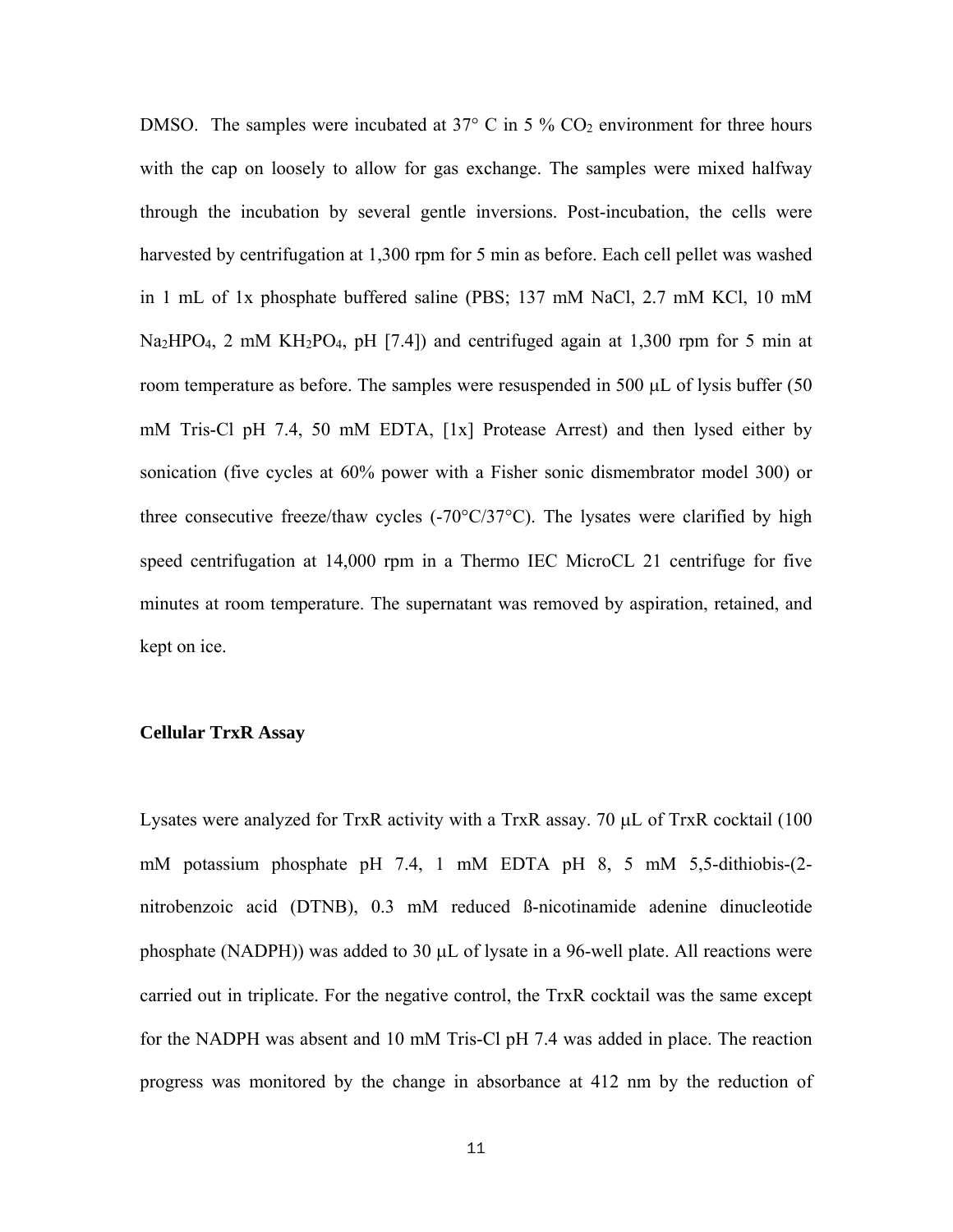DTNB with a Molecular Devices Spectramax M2 spectrophotomer for 10 minutes at 25°C. Readings were taken every 34 seconds for a total of 18 data points per experiment. Data were transferred to a Microsoft Excel spreadsheet where the change in absorbance versus time was calculated for the most linear portion of data. These slope values were adjusted using the extinction coefficient of DTNB (14150  $M^{-1}$  cm<sup>-1</sup>). Enzymatic activity was normalized to the protein concentration in the lysate sample measured by a Bio-Rad Protein assay according to a manufacturer's protocol against a BSA standard curve [15]. Activities were background corrected by subtracting out the negative control activity and were reported as a fraction of the positive control activity (no agent).

#### **Variable NADPH Assay**

L1210 cell lysates harvested without drug exposure were analyzed for TrxR activity with varying NADPH concentrations in a TrxR cocktail. Five, two-fold serial dilutions of NADPH were prepared starting at 200 μM (100 μM, 50 μM, 25 μM, 12.5 μM) plus a sixth well with only buffer (10 mM Tris pH 7.4). 60 μL of TrxR cocktail (100 mM potassium phosphate pH 7.4, 1 mM EDTA pH 8, 5 mM DTNB) and 10 μL of the respective NADPH dilutions were added to 30 μL of lysate (in duplicate) to a 96-well plate. The reaction progress was monitored by the change in absorbance at 412 nm by the reduction of DTNB with a Molecular Devices Spectramax M2 spectrophotomer for 10 minutes at 25 °C. Readings were taken every 34 seconds for a total of 18 data points. Vmax points correlating to TrxR activities were analyzed in Excel using Michaelis-Menten kinetics (Fig. 6) to find the best correlation of substrate concentration and rate.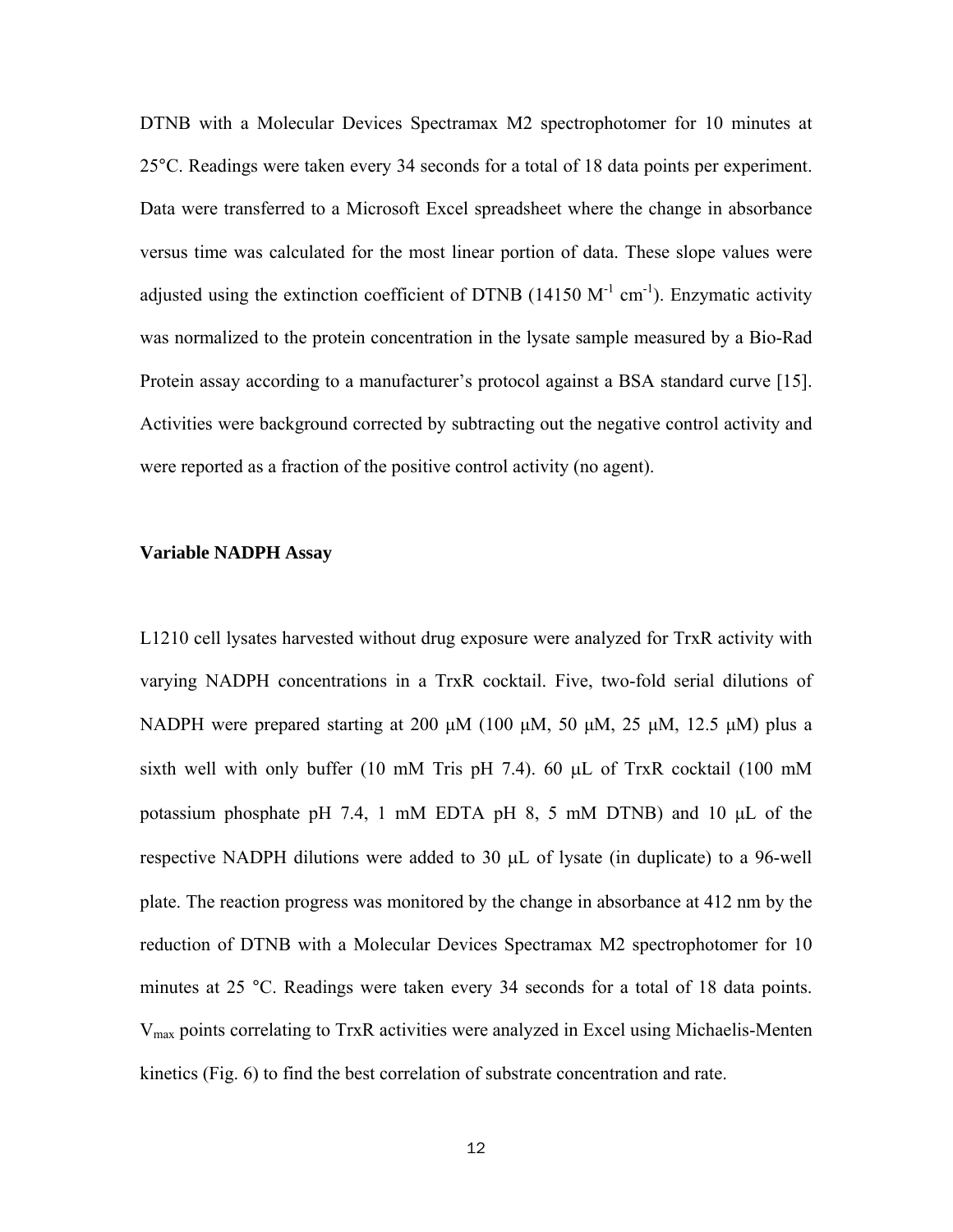

**Figure 6: Michaelis-Menten equation and adjust equation used to fit the data obtain from the varying NADPH experiment. \* see results section** 

#### **Results**

#### **TrxR Activity**

The inhibition of TrxR by Cloretazine, BCNU, 101MDCE, and 90CE was analyzed by incubating L1210 cells with drug for 3 hours at 37  $^{\circ}$ C in 5 % CO<sub>2</sub>. TrxR activity is dependent on availability of NADPH [8]. Fraction activity of TrxR was calculated by subtracting out the negative control and taking that as a fraction of the difference of the positive and negative controls. Cloretazine, BCNU, and 101MDCE inhibited the activity of cellular TrxR (Fig. 7). 90CE did not inhibit cellular TrxR, showing no effect on the activity of the enzyme. Lysates from cells treated with 200 μM concentrations of Cloretazine retained only 8.67 % of the control activity  $\pm$  9.8%. Lysates from cells treated with 200 μM BCNU retained 7.83 % activity  $\pm$  13.3 % and 200 μM 101MDCE retained 34.6 % activity  $\pm$  12.4 %. These activities were significantly less than the activity of cell lysates treated with 200 μM concentrations of 90CE which resulted in activities of 94.8 %  $\pm$  12.0 %. Cell lysates treated with 50  $\mu$ M concentrations of Cloretazine retained 49.8 % of the control activity  $\pm$  9.62 %. Lysates treated with 50  $\mu$ M concentrations of BCNU retained 44.4 % activity  $\pm$  7.22 % and lysates treated with 50 μM concentrations of 101MDCE resulted in 57.5 % of the control activity  $\pm$  13.4 %.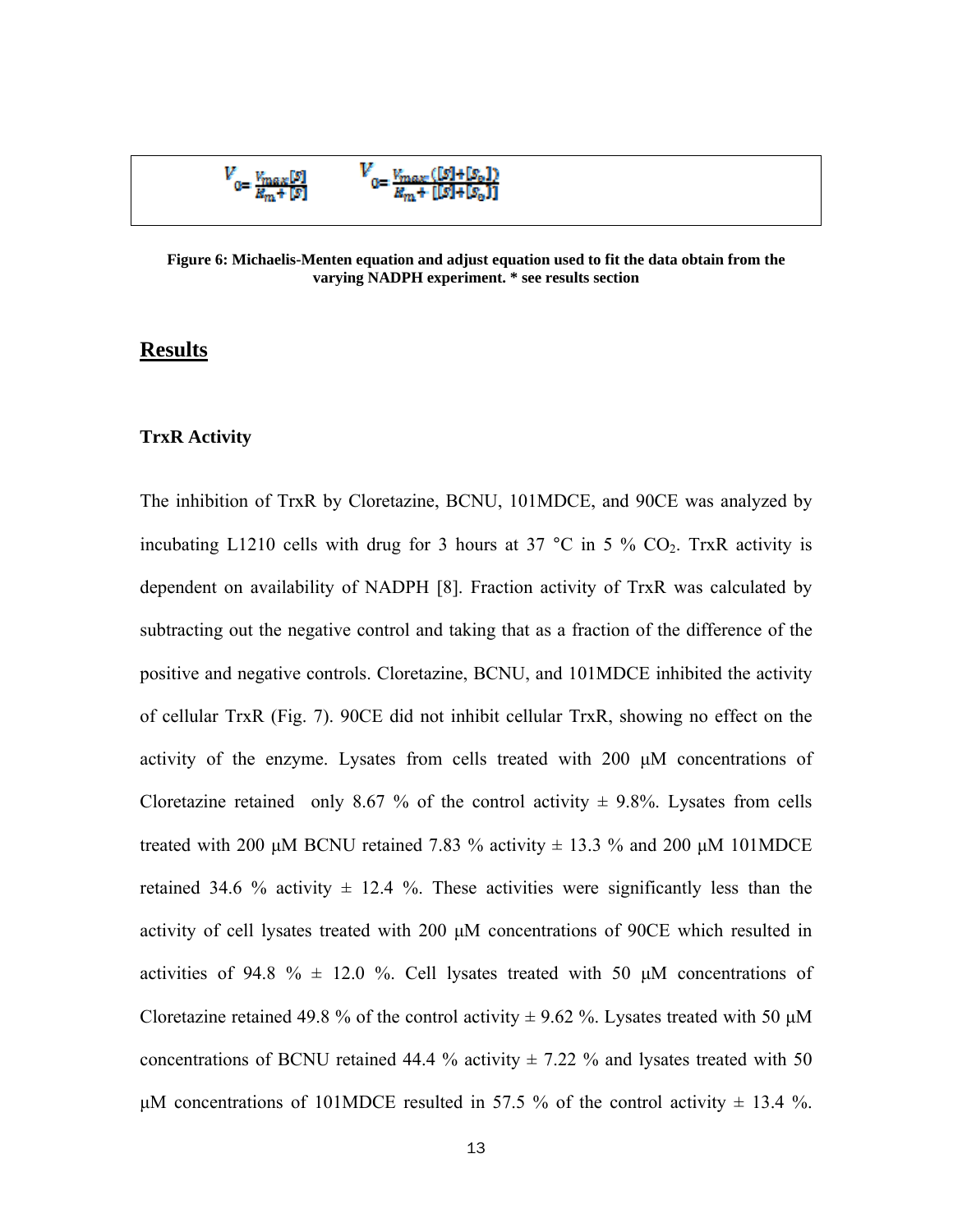These 50 μM concentrations of agents also show significantly lower activities compared to 90CE which remained unaffected with 86.8 % of the control activity  $\pm$  13.8 %. These results suggest drugs with carbamoylating activity are able to inhibit TrxR in the cellular context. Cloretazine and BCNU had similar inhibitory effects at both 50 and 200 μM concentrations, showing no major differences between the two (Fig. 7). 101MDCE, while able to inhibit TrxR, differed from the other carbamoylating agents in ability to inhibit TrxR at the 200 μM concentration, but showed similar effects to BCNU and Cloretazine at 50 μM (Fig. 7). 90CE, a DNA alkylating agent, lacking carbamoylating activity, showed no ability to inhibit TrxR. Activities around 90 % suggest that the enzyme is still functional and carrying out biochemical reductions.



**Figure 7**: Inhibition of cellular thioredoxin reductase by agents with carbamoylating activities.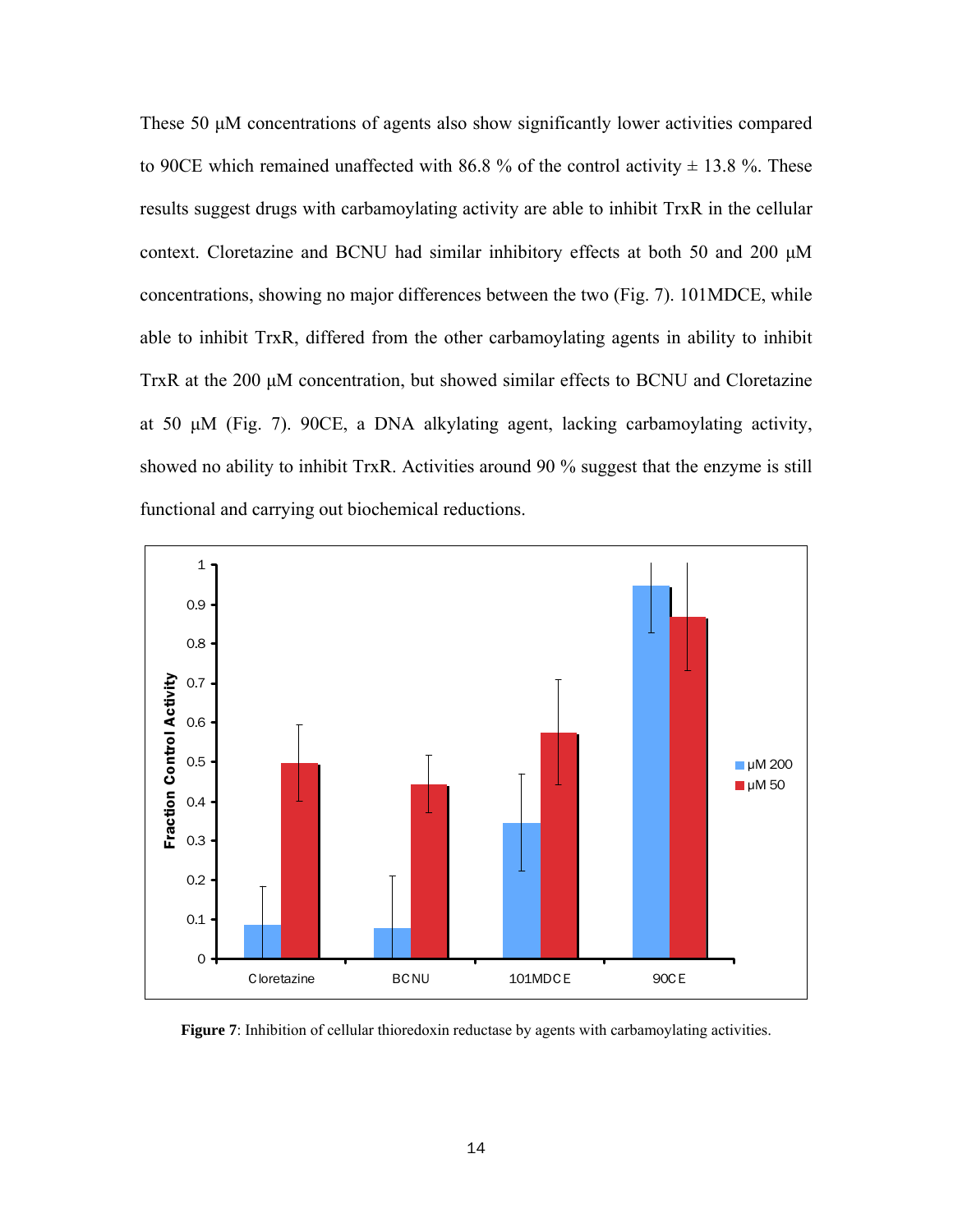#### **Variable NADPH**

By varying the NADPH in experiments measuring the activity of TrxR from cell lysate, the initial enzyme velocity can be plotted as a function of the concentration of substrate according to the Michaelis-Menten equation. In the absence of added NADPH, TrxR activity was still measured. The endogenous concentration of NADPH was extracted using Michaelis-Menten kinetic principals. Adjusting for the Michaelis-Menten equation to account for an initial level of NADPH present in the cell, we could solve for the endogenous concentration of NADPH.



**Figure 8**: Michaeis- Menten Plot to calculate the endogenous concentration of NADPH in L1210 cell lysates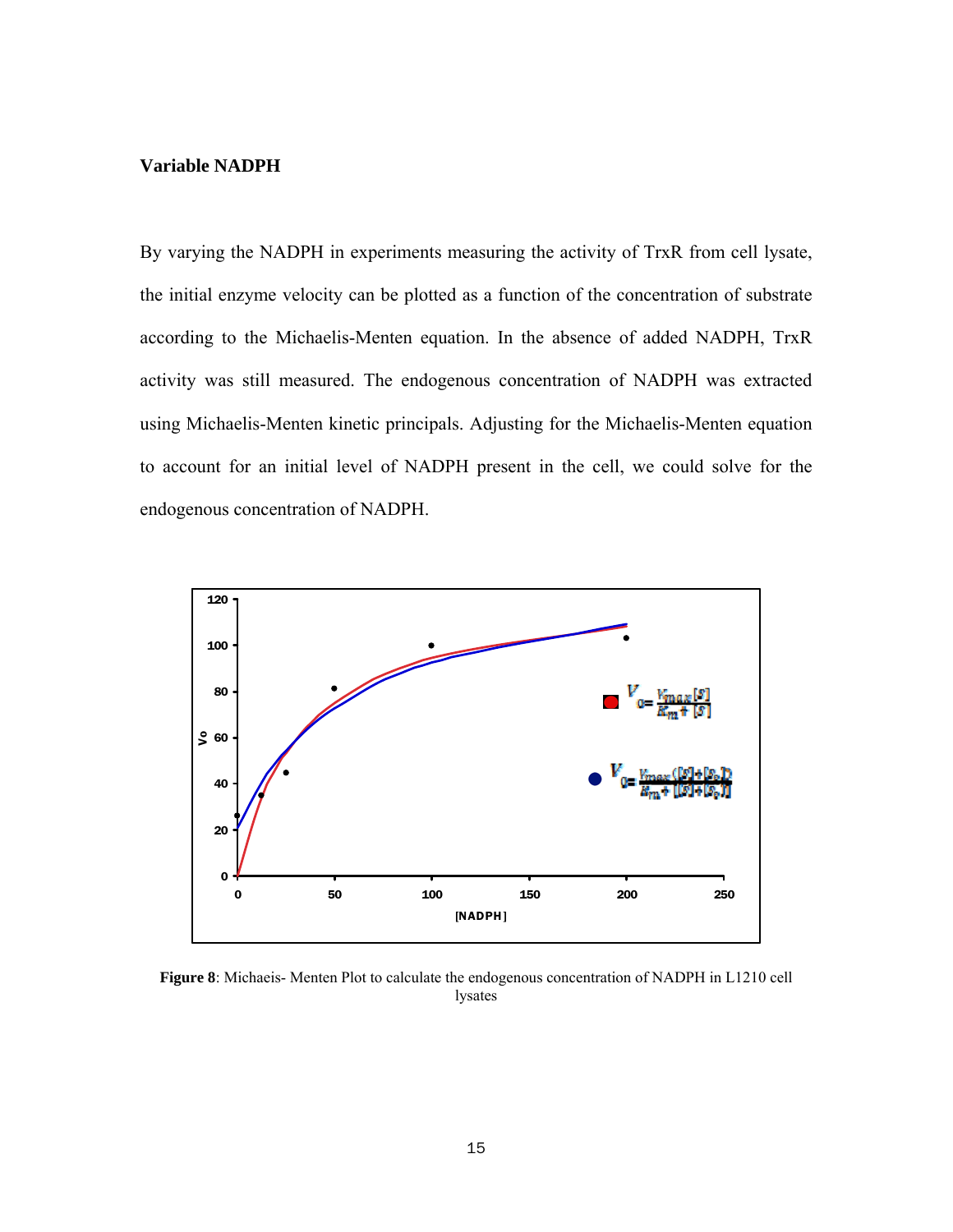The red curve (Fig. 8) represents the theoretical curve for the rate of TrxR at a given concentration of NADPH. The blue curve represents the actual measured data. The data were fit using the solver tool in Excel.  $[S]_0$  was extracted using a least squares fit to the hyperbolic function. The NADPH concentration was measured to be 9.4 μM. Due to the dilution of the cells in lysis buffer, it is approximated that this endogenous concentration of NADPH is closer to 45  $\mu$ M, which is comparable to literature values of human erythrocytes [16].

#### **Discussion**

A relatively new class of chematherapetuic agents, sulfonylhydrazines has provided promising results in clinical and preclinical trials. Cloretazine is an anticancer agent that has shown broad anti-tumor activity in preclinical models [10]. Currently, Cloretazine is in clinical trials for several cancers, showing significant activity against acute myeloid leukemia. Single agent trials of Cloretazine have produced remissions in patients suffering from leukemia [10]. The lack of toxicity makes Cloretazine favorable for combinatory treatments with other agents [5]. Although the mechanism of the drug is extremely complex and yet to be fully understood, the chemistry of Cloretazine is relatively simple. The drug decomposes after base activation to yield two species with alkylating and carbamoylating activities respectively. Cloretazine owes its anticancer activity to its ability to cross link DNA by its alkylating species. However, it is believed that the carbamoylating activity enhances the cytotoxicity of the cross linking through synergistic mechanisms.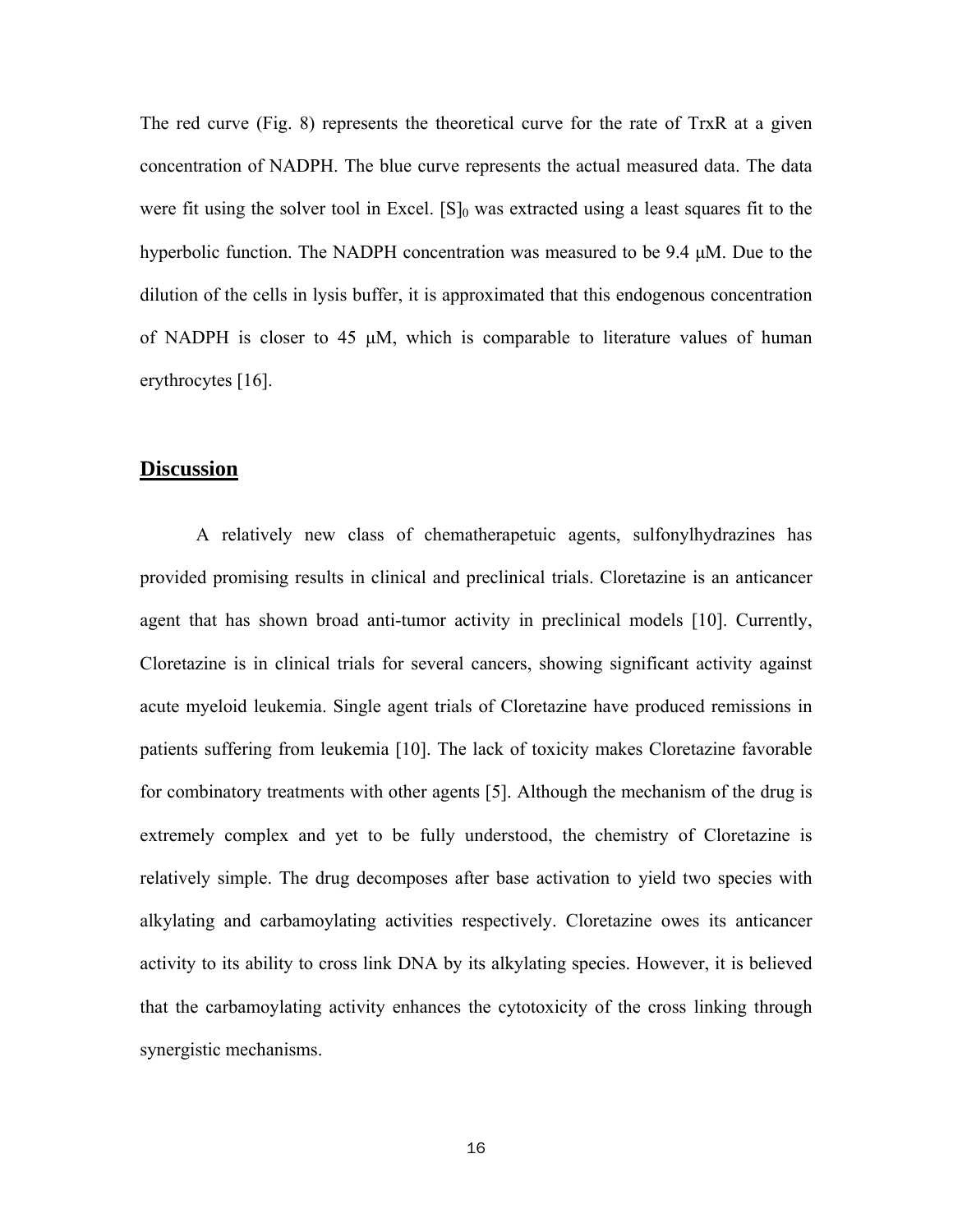Along with Cloretazine, nitrosoureas represent a class of cytotoxic agents used in chemotherapy that generate alkylating and carbamoylating activities. BCNU, also known as Carmustine, has already proven its clinical usefulness, as it has been used for years to treat lymphomas and brain tumors [5]. One major difference between Cloretazine and BCNU is that BCNU decomposes to produce hydroxyethylating, vinylating and aminoethylating species in addition to the chloroethylating and carbamoylating ones, which Cloretazine does not. These extra reactive species increase the toxicity of BCNU and have no therapeutic benefit as they are known to cause carcinogenic and mutagenic events [5]. These associated toxicities of BCNU promote the search for better DNA alkylating agents with similar activities.

Another important difference between Cloretazine and BCNU is of the isocyanates produced by each compound. Cloretazine generates MiC, while BCNU forms Chloroethyl isocyanate (CEiC). Both are efficient in carbamoylating activity, but CEiC can be hydrolyzed to form 2-chloroethylamine, which can damage DNA [7]. This deleterious effect is not found with MiC. The therapeutic superiority of Cloretazine over BCNU, besides forming more cross links, may also be due to the differences in isocyanates. As we have discussed, DNA alkylation by chloroethylating has been studied extensively. However, the activity of isocyanates remains elusive, although recent evidence suggests a significant role for carbamoylating activity. Further research is necessary to fully understand the therapeutic benefit and clinical significance of isocyanates.

The nature of isocyanates with carbamoylating activities provides a class of target proteins that contain reactive thiols. TrxR is an oxidoreductase containing reactive thiols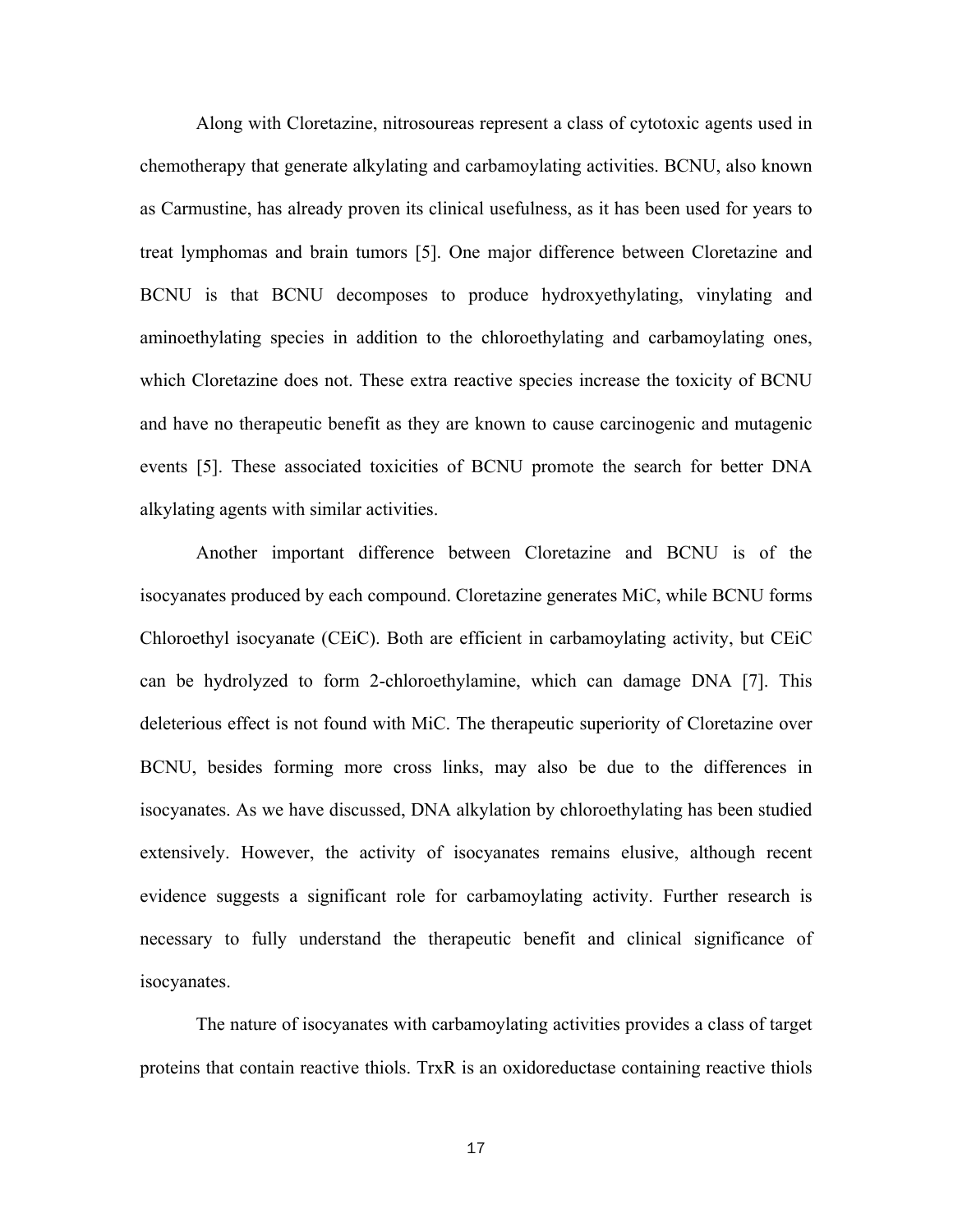in the form of cysteine residues, with the main function to provide reducing equivalents for other biochemical reactions. TrxR is also involved in maintaining redox equilibrium in the cell and plays a role in apoptotic pathways. Interestingly, this important enzyme is elevated in tumors and malignant tissue, where it supports cell growth and proliferation [11, 13]. The importance of the TrxR/Trx system in the cell will ultimately lead to serious effects if TrxR is inhibited. Inhibition of TrxR leads to reduced amounts of Trx to be used as reducing equivalents. Ribonucleotide reductase, which is dependent on these reducing equivalents, then loses function, and lower levels of deoxyribonucleotides are produced. As 90CE alkylates and damages DNA, the cell is then unable to repair the damaged DNA due to the lack of nucleotides present. It is also critical for the cell to replicate the genetic material in order to maintain the rapid division. With the decreased concentration of deoxyribonucletides, the cancer cells will be unable to carry out division and replication, making Cloretazine effective at blocking tumor growth. Inhibiting TrxR can lead to an increase in reactive oxygen species (ROS), apoptosis, and a decrease in tumor growth among other things [13]. The elevated levels of TrxR and the variety of cytotoxic events provided by inhibiting TrxR make the enzyme a favorable anticancer target.

In previous work, purified TrxR was shown to be inhibited by Cloretazine in a cell free environment. Here we have shown that under cellular conditions Cloretazine was also effective in inhibiting TrxR. Not only does Cloretazine inhibit the activity of TrxR, but it acts to a similar extent as the clinically viable agent BCNU. Surprisingly, a similar oxidoreductase, glutathione reductase (GR), was shown to be inhibited in purified form, but not under the cellular context by Cloretazine [9]. BCNU was able to inhibit GR in both the purified and cellular form. This selective inhibition may be explained by the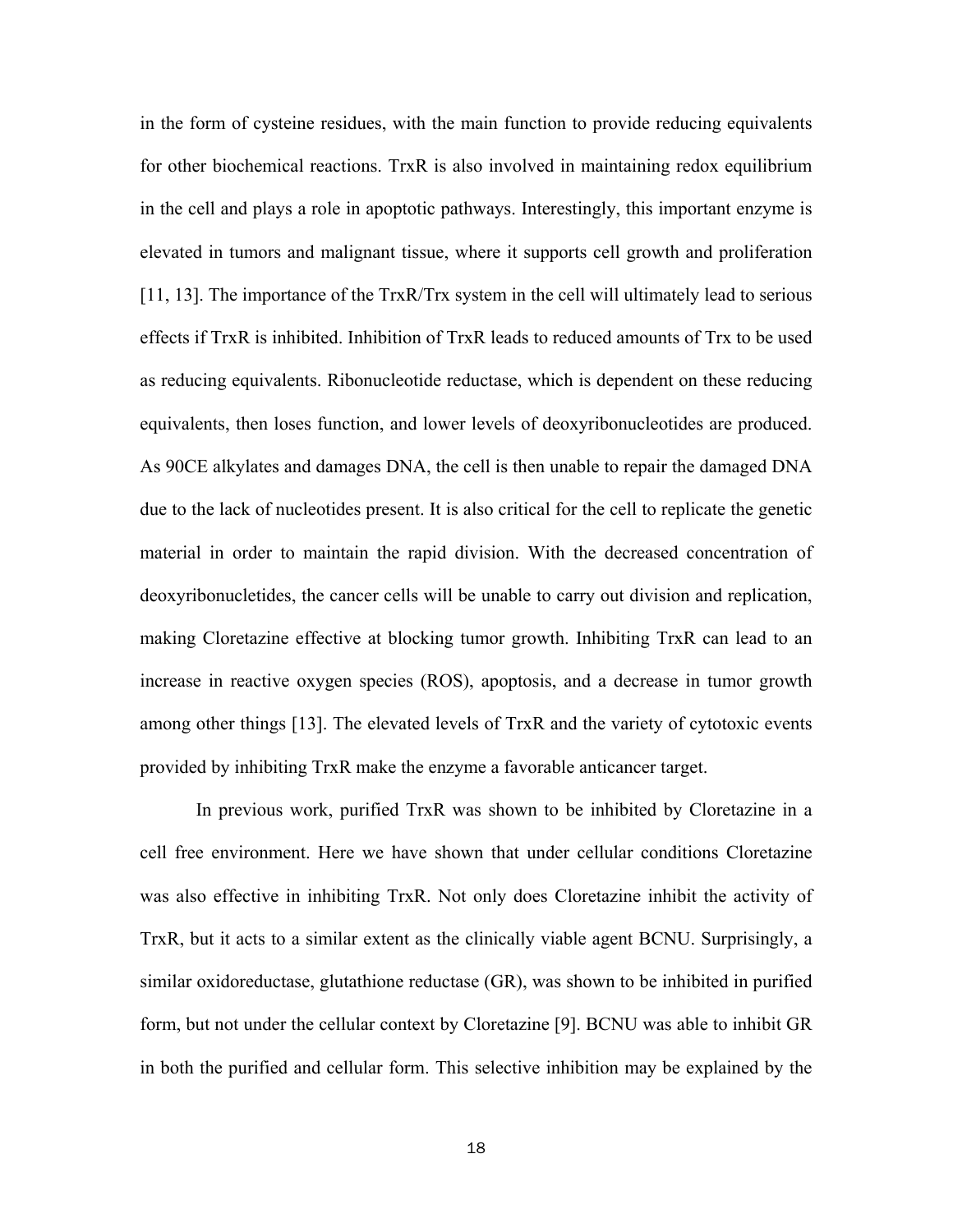differences in isocyanates generated by the two drugs. Chloroethyl isocyanate (CEiC) was able to inhibit both TrxR and GR, while MiC inhibited only TrxR. GR could have a stronger affinity for CEiC than MiC, and is therefore more efficient in a cellular environment in inhibiting the enzyme. However, the inability of MiC to inhibit GR is therapeutically beneficial. GR is an extremely important protein involved in antioxidant defense, primarily in the pulmonary tissues, where reactive oxygen species are constantly evolved [9]. Inhibition of this enzyme leaves these cells and tissues more sensitive to toxic and deleterious effects of ROS damage [9]. The therapeutic superiority of Cloretazine over BCNU is evident from these results. BCNU inhibits both GR and TrxR, but leads to toxic side effects; here we show that Cloretazine has a similar *in vivo* inhibition of TrxR and lacks the toxicity of BCNU.

As an attempt to explain the high background during the experiments, the activity of TrxR was measured using varying NADPH. The activity at zero added NADPH could arise from two possibilities. First, there could be a source of cellular NADPH. Second, another enzyme or molecule could be reducing DTNB. Endogenous NADPH is reasonable explanation since we used whole cell extracts to analyze TrxR. Normally cells have pools of NADPH available for reactions, or in this case enough for activity of TrxR to still be measurable. In order to determine the endogenous level of NADPH, activities at various concentrations of NADPH were measured. Then using an adjusted Michaelis-Menten equation, the initial substrate concentration could be calculated. The levels of NADPH are slightly elevated, but still comparable to literature values of normal erythrocytes [16]. This is understandable as cancer cells are rapidly metabolizing compared to normal proliferating cells and may require more NADPH than usual.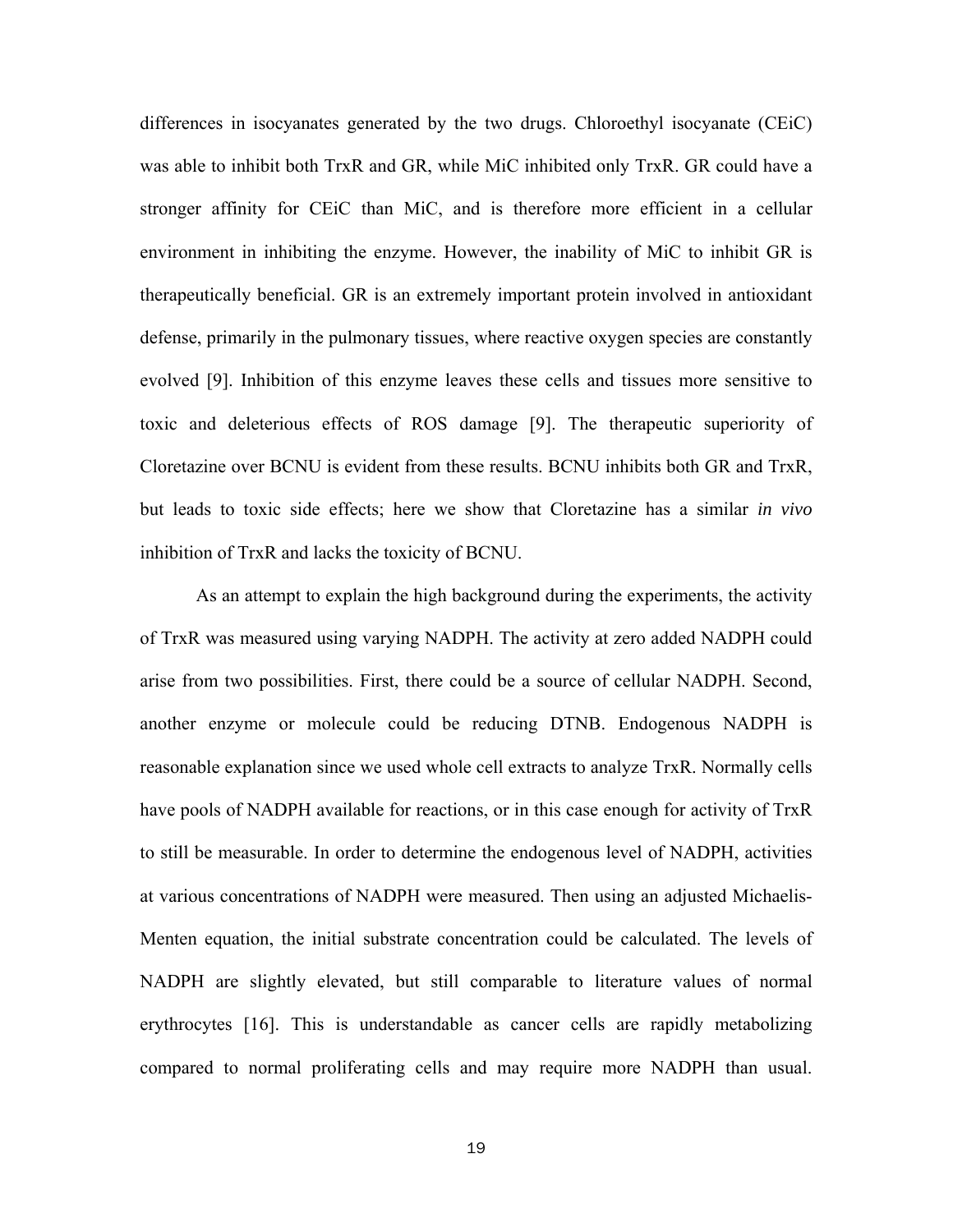Another method to test the high background and prove that TrxR is being measured properly would be to utilize a known inhibitor of TrxR. Using a known inhibitor should completely knock out the activity of TrxR reducing DTNB at any concentration of NADPH. This would let us know that we are correctly assuming that TrxR is reducing DTNB and not something else.

In order to better understand the mechanism of anticancer activity of Cloretazine, we investigated the inhibitory effects of carbamoylation on the enzyme TrxR in a cellular environment. The therapeutic benefit of isocyanates still requires further research, but as studies progress they appear to be important to the cytotoxicity of the respective drugs. As for Cloretazine, it is more evident that the carbamoylating activity of MiC synergizes with the cross linking of 90CE through effects of DNA metabolism, ultimately increasing the cytotoxicity of this prodrug. In this study Cloretazine was able to inhibit cellular TrxR in almost equal amounts as BCNU, yet Cloretazine lacks the toxic side effects of BCNU, including inhibition of GR. This could suggest that Cloretazine could eventually replace BCNU in chemotherapies and expand the therapeutic benefit to the patient.